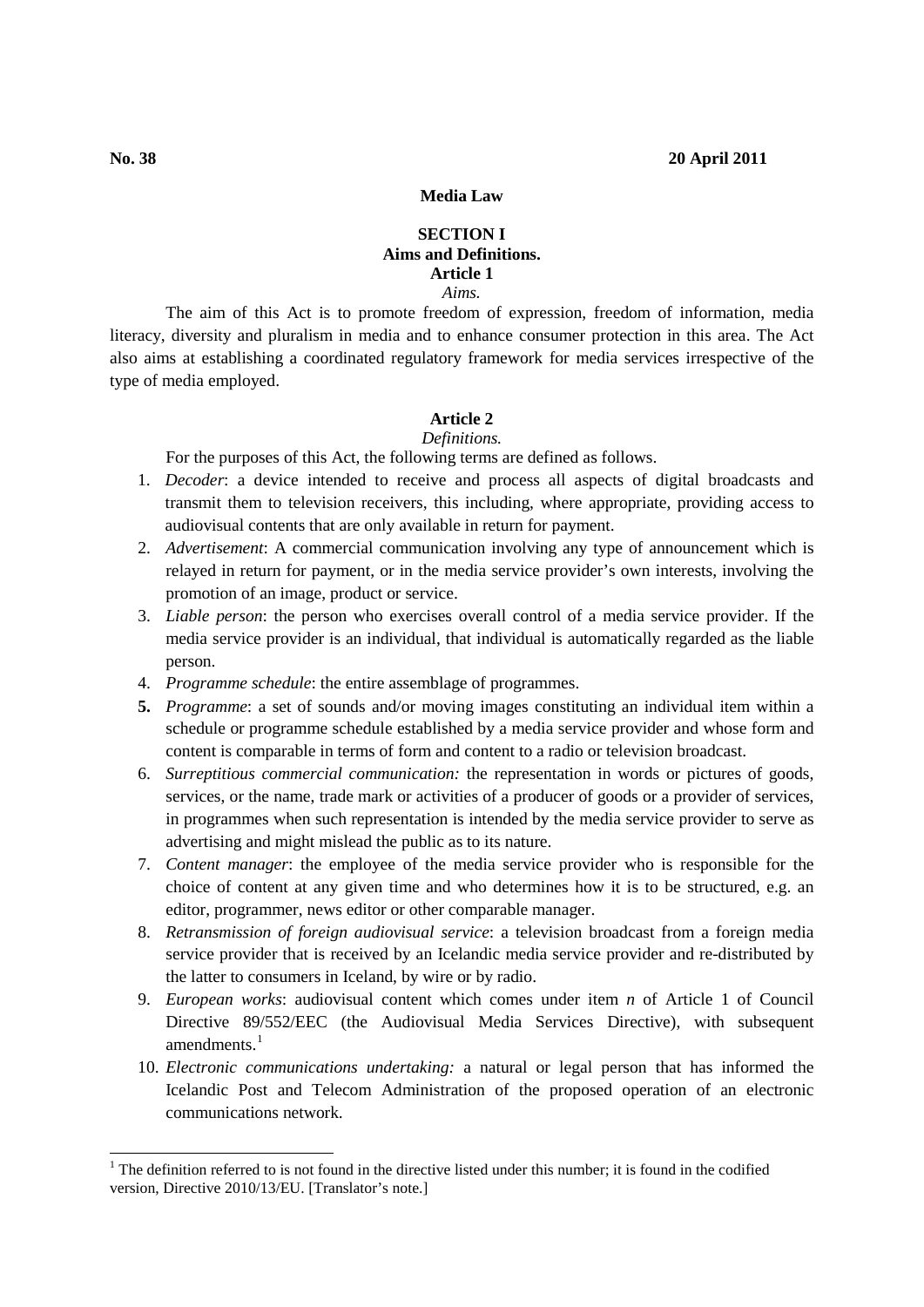- 11. *Electronic communications network:* transmission systems and, where applicable, switching or routing equipment and other resources which permit the conveyance of signals by wire, by radio, by optical means, by electricity cable systems, high-voltage lines or by other electromagnetic means, including networks used for radio and television broadcasting.
- 12. *Teleshopping*: an audiovisual commercial broadcast involving the direct offer or sale of products and services, including immovable property, to the public in which one or more broadcasting medium is employed in the presentation of the offer and the conclusion of the agreement, without any meeting between consumer and seller. 'Teleshopping' covers both teleshopping windows and teleshopping spots. 'Teleshopping windows' constitute continuous programmes; 'teleshopping spots' consist of content that is inserted in between programmes, and are subject to the same rules as commercial communications.
- 13. *Medium*: any medium which regularly provides the public with content which is subject to editorial control. Media include, amongst other things, newspapers and periodicals, together with their supplements, internet media, audiovisual media and other comparable media.
- 14. *Media service:* the service provided by media.
- 15. *Media service provider*: the natural or legal person who operates a medium.
- 16. *Transmission*: according to the 'must carry' and 'must offer' rules, the transmission and distribution of audiovisual content from a television station's connection point to the consumer's decoder.
- 17. *Transmission rules*: the 'must carry' and 'must offer' rules.
- 18. *Must-offer obligation:* an obligation by which media service providers are required, if certain requirements are met, to comply with a request from an electronic communications undertaking to distribute content.
- 19. *Must-carry obligation*: an obligation by which electronic communications undertakings are obliged, if certain requirements are met, to comply with requests from media service providers to distribute content.
- 20. *Interactive advertising*: advertising which enables the recipient of audiovisual content to gain access to an advertisement at his own initiative, using any type of receiver.
- 21. *Podcasting (podcasts)*: when programmes, in their entirety or in part, are offered for downloading by the public.
- 22. *Audiovisual commercial communications*: commercial communications, on the one hand, and teleshopping, on the other.
- 23. *Audio media service*: a service provided by a media service provider consisting of audio broadcasts or podcasts or other types of audio service on demand.
- 24. *On-demand audio media service* (non-linear audio media service): a service provided by a media service provider, irrespective of the type of receiver used to receive the transmissions and irrespective of whether payment must be made for the content, such that the user is able to listen to programmes in their entirety or in part at the time he chooses and at his special request on the basis the media service provider's catalogue.
- 25. *Audio media service*: (linear audio service): any form of broadcasting of audio content, irrespective of the receiver used to receive the transmission, in which the provider of the audio media service provides programmes for simultaneous listening on the basis of a programme schedule.
- 26. *Sponsorship*: any contribution made by a public or private undertaking or natural person not engaged in providing audio or audiovisual media services or in the production of audio or audiovisual works, to the financing of individual programmes with a view to promoting its name, its trade mark, its image, its activities or its products.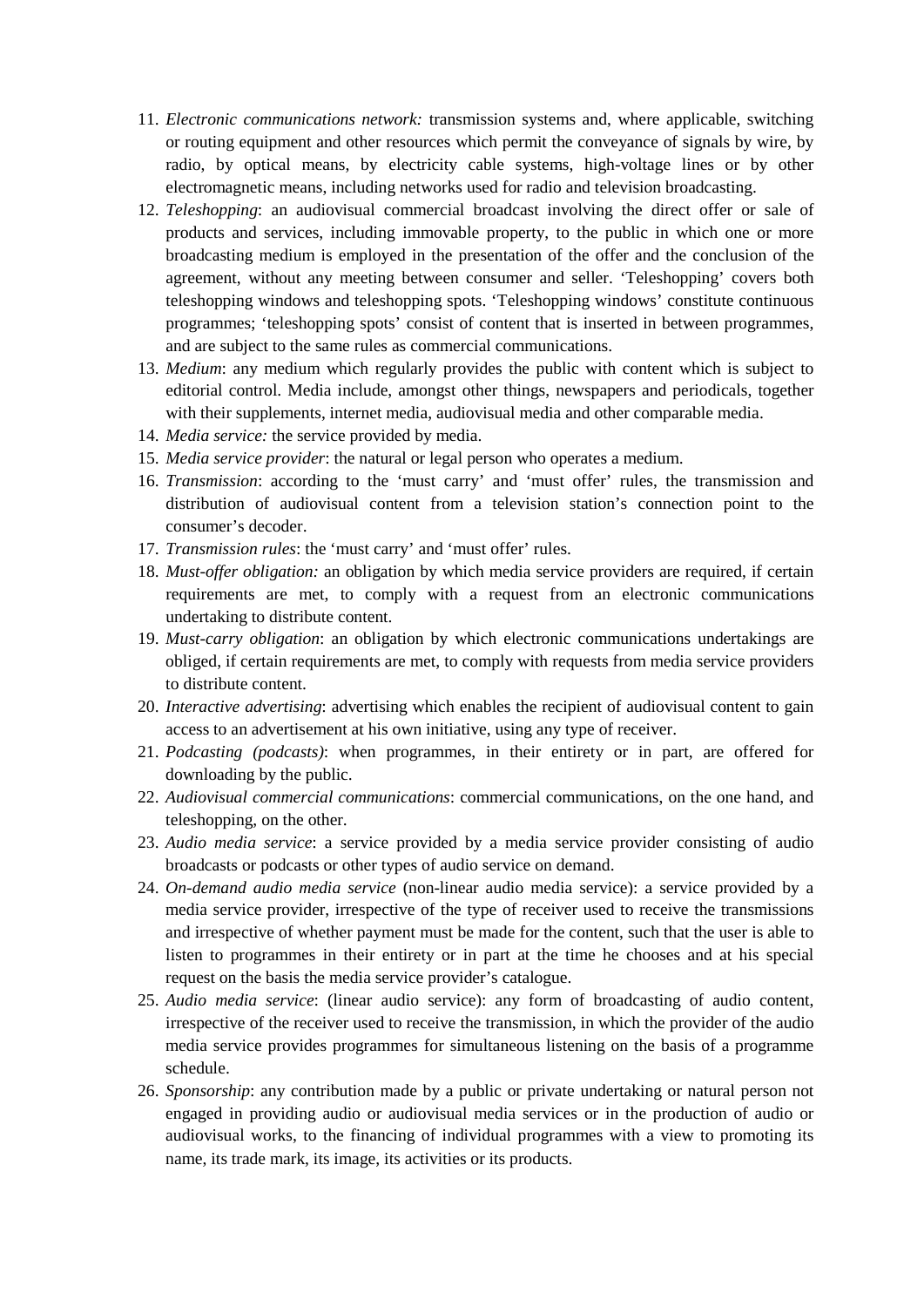- 27. *Paid-access transmission:* an audio or audiovisual transmission in which the audio or audiovisual signal is altered in order to grant access to the transmission exclusively to those who have paid for it.
- 28. *Audiovisual media service*: a service offered by a media service provider, consisting of television broadcasts or on-demand audiovisual media services.
- 29. *On-demand audiovisual media service* (non-linear audiovisual media service): a service offered by a media service provider, irrespective of the device used to receive the transmission and irrespective of whether or not the content transmitted must be paid for, such that the consumer is able to watch programmes, in their entirety or in part, at a time of his choosing and at his special request on the basis of the media service provider's catalogue of programmes.
- 30. *Print medium*: a medium which makes written content available in print or another comparable form, e.g. a newspaper or periodical.
- 31. *Electronic text medium*: a medium which makes text content available electronically, e.g. an internet edition of a newspaper or periodical, a newspaper or periodical which is transmitted by e-mail and other internet media.
- 32. *Text content*: text which is made available independently. 'Text content' also includes maps, drawings, pictures, written music, etc.
- 33. *Text-based service*: a service offered by a media service provider, consisting on the one hand of the provision of text content in printed form or another comparable form, and on the other of the provision of text content by electronic means.
- 34. *Editorial control:* control over the selection and organisation of the content made available.
- 35. *Independent producer of audio or audiovisual content***:** an undertaking, which is also an independent legal person, that is independent of the audiovisual media service provider in the sense that it is not under the service provider's direct or indirect control, either individually or in a partnership with others, and is free to define its own commercial policy.
- 36. *Television broadcast* (linear audiovisual media service): any type of transmission of audiovisual media content, irrespective of the receiver used to receive it, in which the audiovisual media service provider offers content for simultaneous viewing on the basis of a programme schedule.
- 37. *Split-screen advertisement:* an advertisement which appears in part of the screen simultaneously with the transmission of any other type of audiovisual content.
- 38. *Virtual advertising:* advertising which is not present at the venue where a televised event takes place, but it added so that it appears in the broadcast or other transmission of the content.
- 39. *Commercial communication:* a text, image and/or audio content which is designed to direct attention, directly or indirectly, towards the products, service or image of a natural or legal entity pursuing an economic activity and is presented in return for payment or for similar consideration or for self-promotional purposes. Forms of commercial communication include, *inter alia,* advertisements, sponsorship and product placement.
- 40. *Receiver*: any device that receives and relays media content, e.g. a television, radio, computer, palm-top computer or mobile telephone.
- 41. *Product placement:* commercial communication including all types of audiovisual transmission for commercial purposes including or referring to a product, a service or the trade mark thereof so that it is featured within a programme, in return for payment or for similar consideration.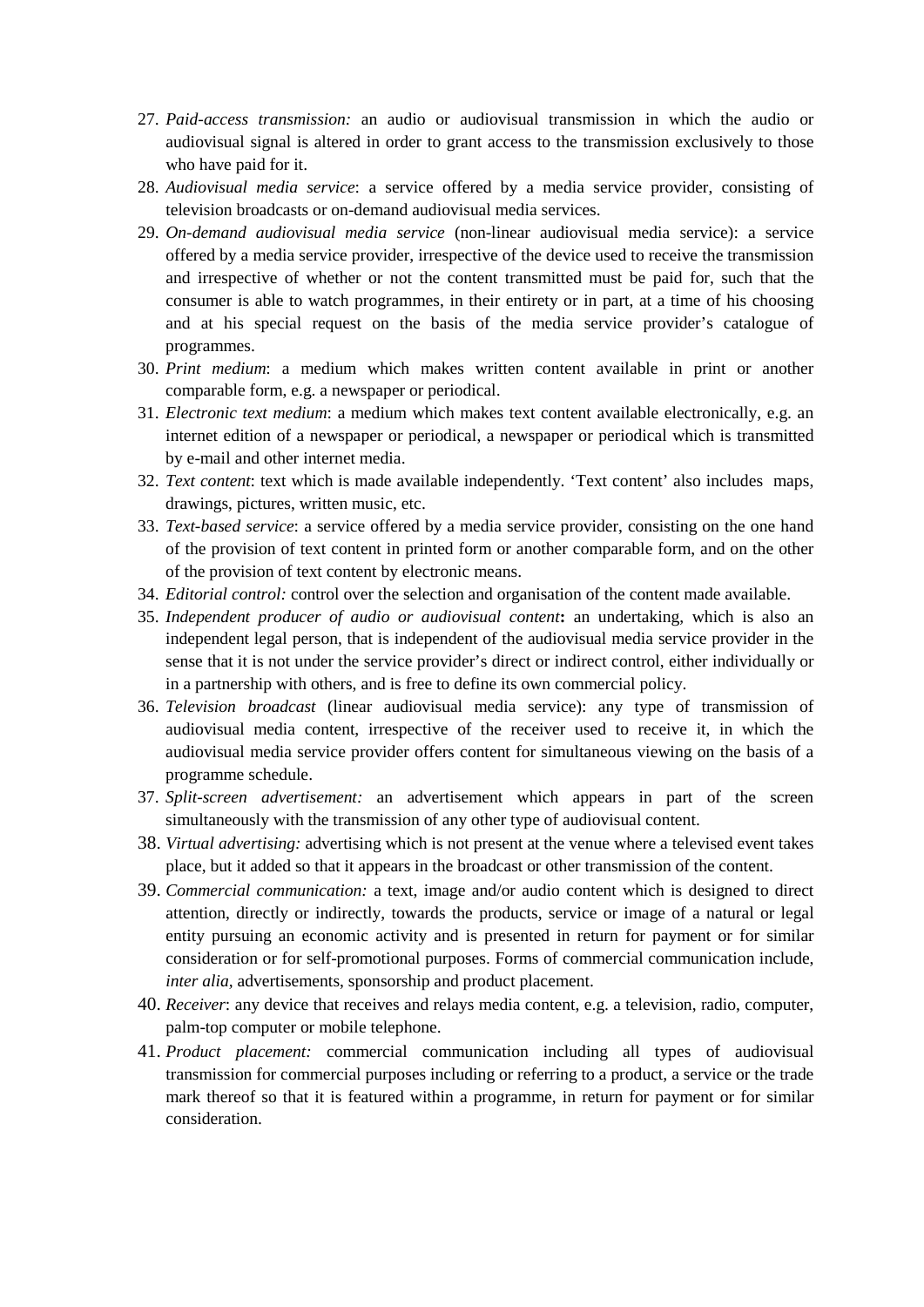42. *Broadcast signal*: a transmission wave, carried over a wire or by radio, which conveys audiovisual content to receivers and/or decoders, either in digital or analogue form.

# **SECTION II Scope and jurisdiction. Article 3**

### *Scope.*

This Act covers all media which make content available to the public in Iceland, taking the provisions of Article 4 into account. It therefore applies to all audio and audiovisual content, whether in paid access or open access, linear or on demand, and all text-based content, whether this is presented in printed, or other comparable form, or electronically.

#### **Article 4**

#### *Jurisdiction over audiovisual media service providers.*

Iceland shall have jurisdiction over media service providers that transmit audiovisual content and are established in Iceland. Such entities shall be regarded as being established in Iceland in the following instances.

- a. When they have their headquarters in Iceland and decisions on programming and other matters covered by editorial responsibility are taken in Iceland.
- b. When they have their headquarters in Iceland and decisions on programming and other matters covered by editorial responsibility are taken in another state, or vice versa, providing that a substantial part of the workforce involved in the pursuit of audiovisual media service activity is employed in Iceland.
- c. When they have their headquarters in Iceland, decisions on programming and other matters covered by editorial responsibility are taken in another state, and a substantial part of the workforce involved in the pursuit of audiovisual media service activity is employed in each of the two states.
- d. When they have their headquarters in Iceland, decisions on programming and other matters covered by editorial responsibility being taken in another state, or vice versa, and a substantial part of the workforce involved in the pursuit of audiovisual media service activity is employed in neither of these states but the entity concerned has begun broadcasting under a broadcasting licence granted on the basis of Icelandic law and has maintained constant and active contact with the Icelandic business sector.

Iceland shall also have jurisdiction over media service providers that transmit audiovisual content and are established neither in Iceland, as provided for under the first paragraph of this Article, nor in another EEA member state, if they meet one of the following conditions:

- a. they use a terrestrial station located in Iceland for transmitting a signal via satellite, or
- b. they use the transmitting capacity of a satellite associated with Iceland, providing that a terrestrial station of another EEA member state is not employed for sending the signal to the satellite.

In the event of doubt regarding whether or not an audiovisual media service provider falls under Icelandic jurisdiction or that of another EEA member state, and if the question cannot be resolved on the basis of the first or second paragraphs of this Article, it shall be resolved on the basis of the Agreement on the European Economic Area (*cf.,* in particular, Part III, Chapter 2, on the right of establishment).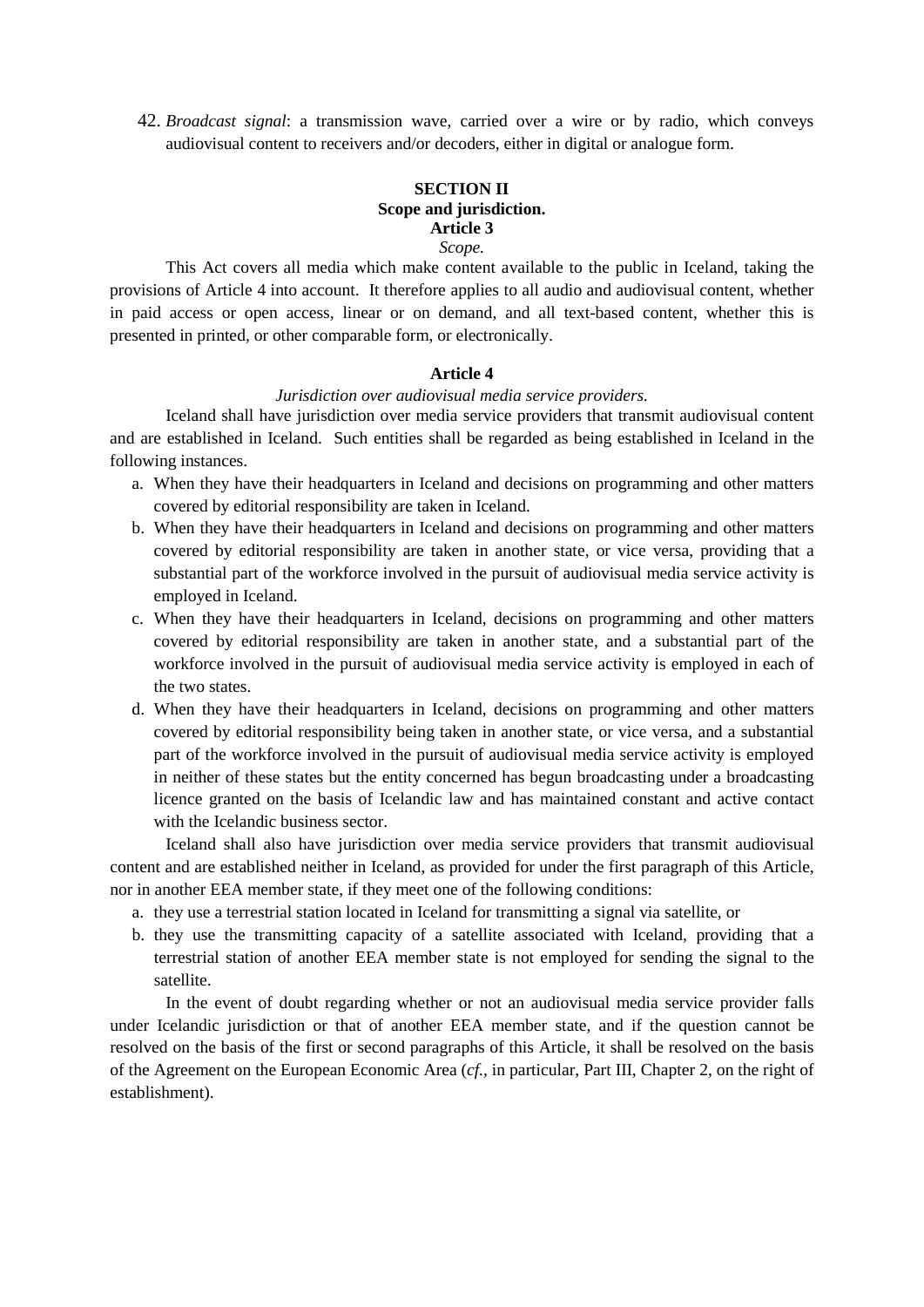# *Temporary blocking of the reception of audiovisual media contents from other EEA member states.*

Notwithstanding Iceland's obligation to ensure freedom to receive television broadcasts from other EEA member states, the Media Commission may block such reception temporarily if the following conditions are met:

- a. the broadcast evidently, substantially and seriously violates Article 28 or Article 29 of this Act,
- b. the media service provider involved has violated item a of this paragraph on at least two occasions during the previous 12 months,
- c. the Media Commission has notified the media service provider involved, and the EFTA Surveillance Authority or the European Commission, as appropriate, in writing, of the alleged violation and of the measures that it intends to take if the violation is repeated, or
- d. consultation with the competent authorityin the member state exercising jurisdiction of the media service provider involved and the EFTA Surveillance Authority or the European Commission, as appropriate, has not led to a solution within 15 days of the notification mentioned in item c and the alleged violation continues.

When, in the case of an on-demand audiovisual media service, it is permissible to block temporarily the reception of audiovisual content from another EEA state on the basis of the same considerations as are listed in item *a* of the first paragraph, and if the audiovisual content involved is considered as being, for other reasons, in violation of public order, the protection of public health, public security or the protection of consumers.

However, the Media Commission shall only block the reception of audiovisual content referred to in the second paragraph if the competent authority in the member state exercising jurisdiction over the media service provider involved has not complied with the authority's request to take measures against the media service provider involved, or the measures which it has taken are insufficient. In such a case, the Media Commission shall inform the EFTA Surveillance Authority or the European Commission, as appropriate, of the proposed blocking of reception of the content before it is implemented.

The provisions of the third paragraph may be waived in emergencies. However, such instances shall be reported without delay to the EFTA Surveillance Authority or the European Commission, as appropriate, and to the competent Authority in the member state involved, with special reasons given as to why the contingency constituted an emergency.

## **Article 6**

# *Measures against media service providers which fall under the jurisdiction of other EEA member states.*

If the Media Commission considers that a media service provider which comes under the jurisdiction of another EEA member state, but distributes audiovisual content that is mainly, or entirely, intended for reception in Iceland, has violated provisions of this Act, the Media Commission may request the competent Commission in the EEA member state involved to instruct the media service provider to comply with the relevant provisions.

If the Media Commission considers that the outcome obtained by the application of the first paragraph is unsatisfactory, and that the media service provider involved has acquired establishment in the EEA member state in question solely for the purpose of circumventing Icelandic law, it may take appropriate measures against the media service provider under this Act if the following conditions are met: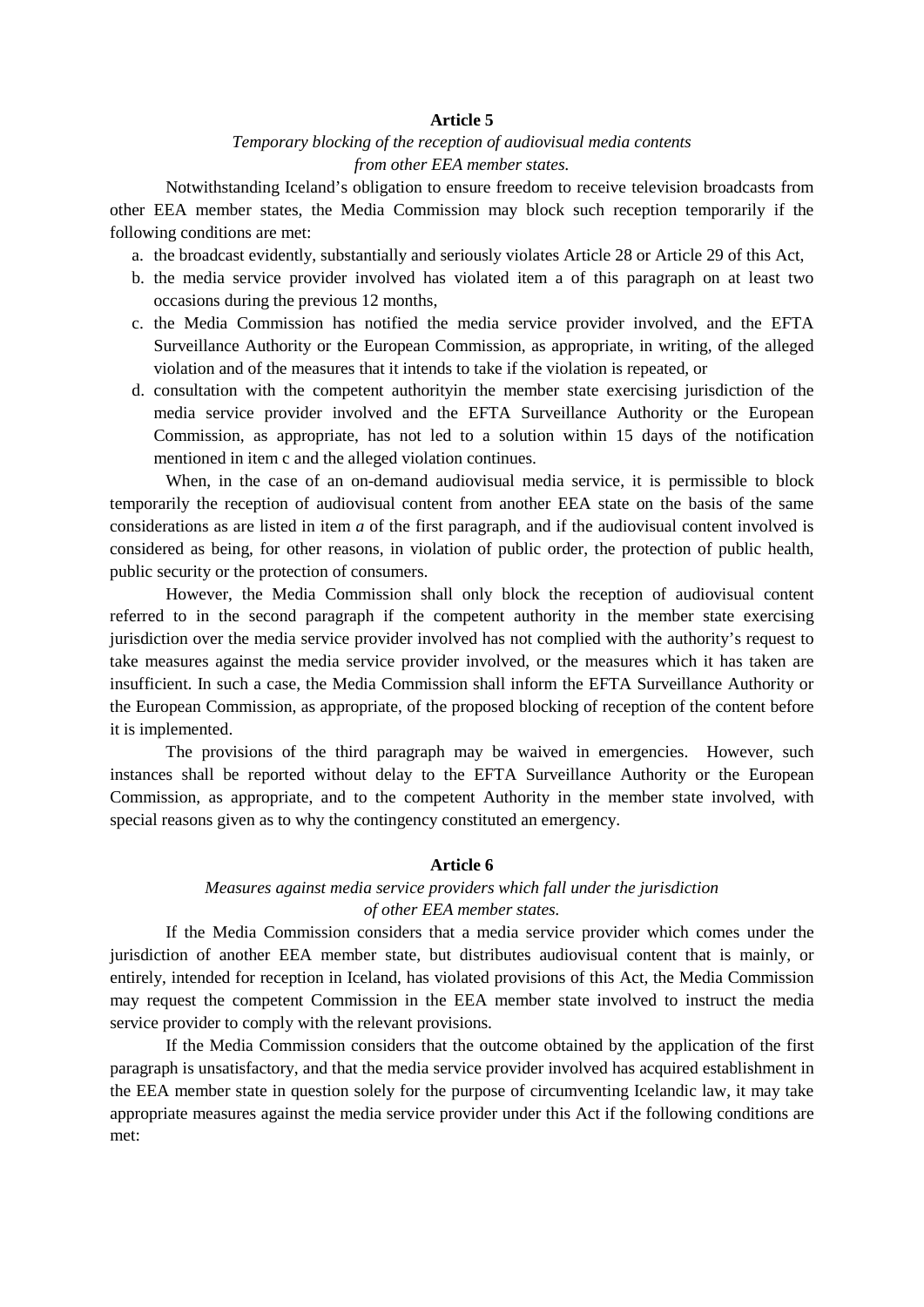- a. it has notified the media service provider involved, and the EFTA Surveillance Authority, or the European Commission, as appropriate, and the competent authority in the EEA member state involved, of the measures it intends to take, and has given reasons for them, and
- b. the EFTA Surveillance Authorityor the European Commission, as appropriate, has confirmed that the measures in question are compatible with the provisions of the EEA Agreement and that the Media Commission's assessment under the first and second paragraphs of this Article is correct.

If the European Commission or the EFTA Surveillance Authority comes to the conclusion that the measures are not compatible with the provisions of the EEA Agreement, the Media Commission shall not take the aforementioned measures.

# **SECTION III**

# **Administration.**

# **Article 7**

# *The Media Commission.*

The Media Commission is an independent administrative committee under the Minister of Education, Culture and Science. The Commission shall carry out supervision according to this Act and shall attend to day-to-day administration in the fields covered by the Act.

No appeals may be made to other executive authorities against decisions taken by the Media Commission under this Act.

Costs of the Media Commission's operations shall be met from the State Treasury.

In carrying out supervision of commercial offers which come under the supervision of other authorities according to separate legislation, the Media Commission shall seek collaboration on the division of responsibilities with those authorities.

The Media Commission shall enter into a collaboration agreement with the Consumer Protection Agency on matters that may fall under the province of both institutions.

# **Article 8**

# *Appointment of the Media Commission.*

The Minister of Education, Culture and Science shall appoint five persons to the Media Commission for terms of four years at a time. Two representatives shall be appointed in accordance with a nomination by the Supreme Court of Iceland, one in accordance with a nomination by the standing Committee of the Rectors of Icelandic Higher Education Institutions and one in accordance with a nomination by the National Union of Icelandic Journalists; the fifth shall be appointed by the minister without nomination. Alternates shall be appointed in the same way. The minister shall appoint the chairman of the commission, who shall meet the requirements for serving as a district court judge. The deputy chairman shall be appointed from among the principal members. Other members, and their alternates, shall have a special knowledge of media matters, or experience or educational qualifications that are relevant in this field. Competence of the commission members shall be subject to the Administrative Procedure Act, No. 37/1993. The minister shall determine remuneration to the directors.

The directors shall be legally and financially competent. They shall have unblemished reputations and may not have been sentenced by a court for criminal activities under the General Penal Code or the provisions of separate criminal statutes in connection with business operations.

The Media Commission shall set itself working rules, which shall be published in Series B of the Law and Ministerial Gazette.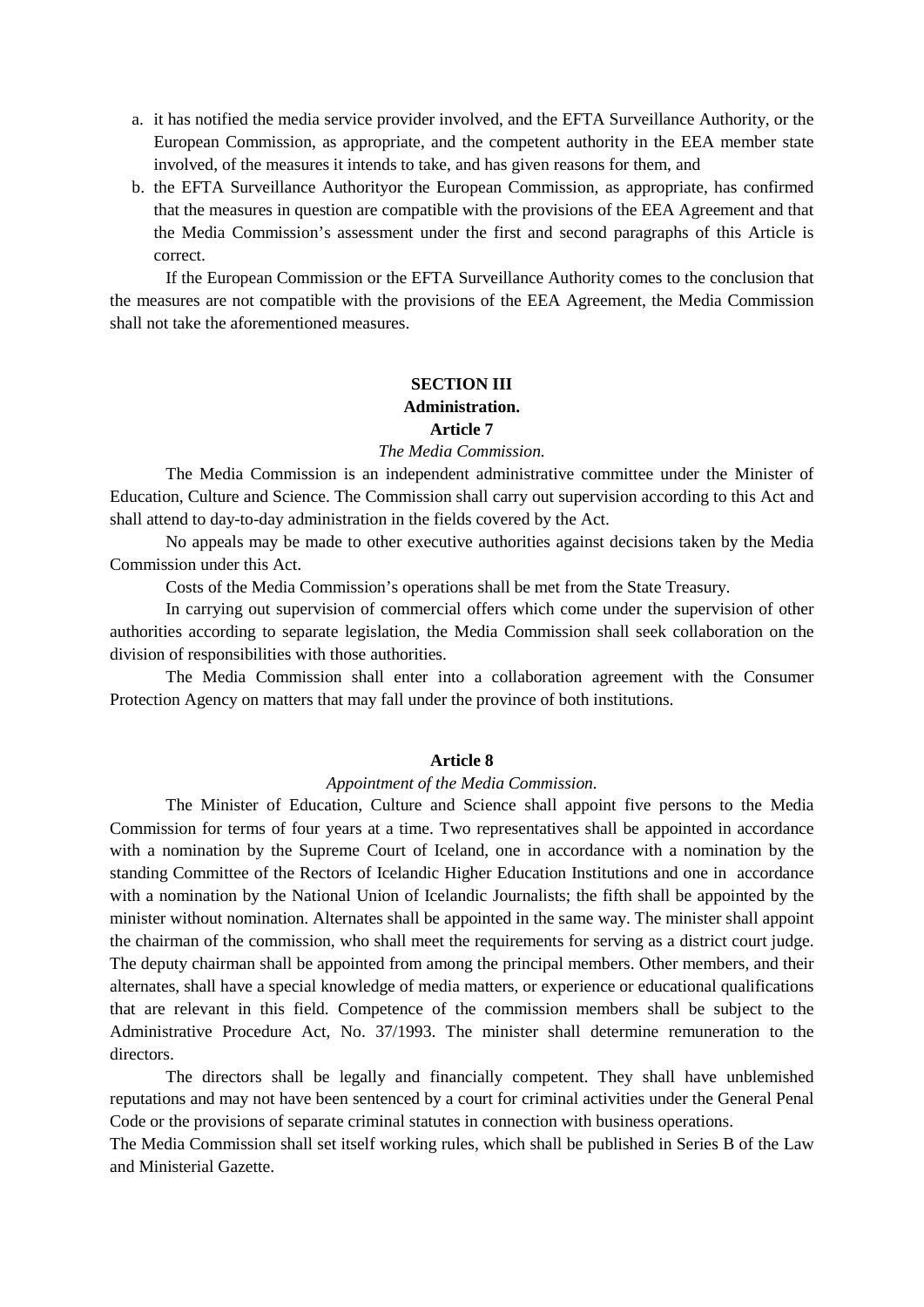## *Staff of the Media Commission.*

The Media Commission may engage a manager and other staff to carry out, on its behalf, the day-to-day functions and control of the tasks entrusted to it under this Act. The manager shall be responsible for the finances of the Media Commission. He or she shall have university qualifications and shall have a special knowledge of media matters. The wages and terms of service of the staff shall be in accordance with civil servants' collective agreements and the Media Commission shall issue members of the staff with their job descriptions.

## **Article 10**

## *Field of operations of the Media Commission.*

The operations of the Media Commission shall be aimed at ensuring that the aims and objectives of this Act are achieved. It shall strive to enhance variety, pluralism and media literacy and also to defend freedom of expression and freedom of information. In particular, the Commission shall encourage respect for the protection of minors in accordance with the provisions of this Act.

The Media Commission shall execute the tasks entrusted to it according to law. Amongst other things, the Media Commission shall:

- a. monitor to ensure that the media service providers under Icelandic jurisdiction comply with the provisions of this Act; it shall take decisions in matters covered by the Act and apply sanctions when appropriate:
- b. monitor the status and developments on the media market and collect data relating to these issues;
- c. handle communications with comparable authorities in other EEA member states and international organizations regarding matters in the scope of its operations;
- d. monitor registration obligations, the granting of licences for the provision of audiovisual media services and ensure that the information specified by law on all the media service providers covered by this Act is to hand, and
- e. monitor the contents and presentation of audiovisual commercial communications and of commercial communications in printed media and electronic text media.

## **Article 11**

## *Procedure.*

Complaints arising from alleged violations of the provisions of this Act shall be submitted to the Media Commission. The Media Commission shall decide whether complaints received give sufficient occasion for further treatment. When dealing with matters under this Act, the Media Commission may rank them in order of priority. Furthermore, the Media Commission may look into matters at its own initiative.

The Media Commission shall, as quickly as possible, take decisions on matters that are submitted to it.

The Media Commission shall, as appropriate, observe confidentiality in the handling of information and content which it gathers, or which are submitted to it, under this Act regarding the standing and internal affairs of individual media service providers. The same confidentiality shall apply if the Media Commission submits the information to other comparable administrative institutions handling media matters within the European Economic Area. Measures shall be taken to ensure that statistical data cannot be traced to individual media service providers.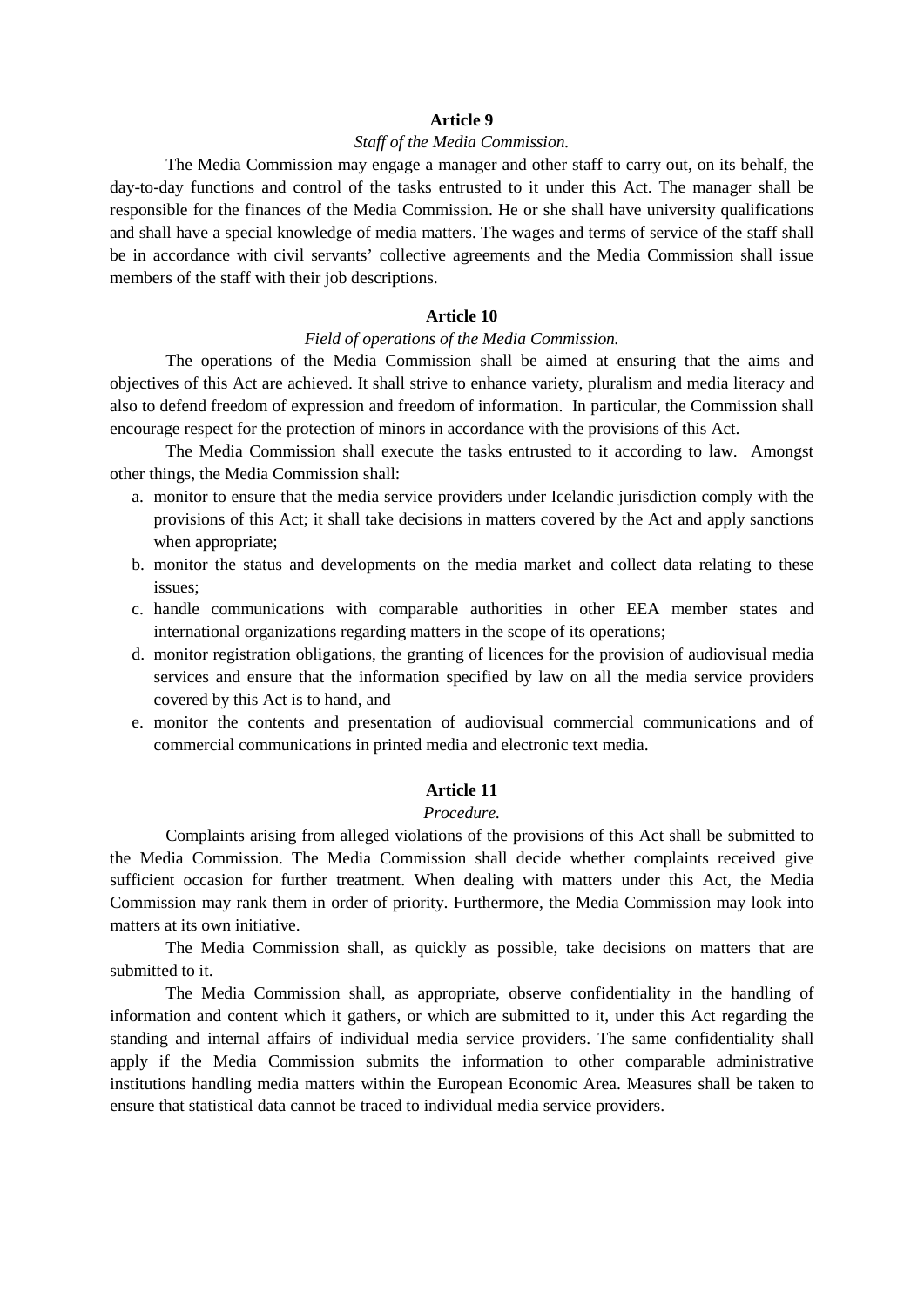## *Special investigative authorisation.*

The Media Commission may require media service providers to submit information in writing and other content in connection with alleged violations of this Act, in which case such information and content shall be submitted before an appropriate deadline set by the Commission.

When investigating alleged violations of the provisions of Section VI, on commercial communications and teleshopping, the Media Commission may carry out necessary examinations at a media service provider's workplace, or a place where content is kept, when there are strong reasons for believing that a violation of the aforementioned provisions has taken place. When carrying out such measures, the provisions of the Code of Criminal Procedure shall be observed regarding searches and the seizure of items.

#### **Article 13**

#### *Exchange of information.*

The Media Commission may make over to the authorities of other member states of the European Economic Area, and to the European Commission or, as appropriate, the EFTA Surveillance Authority, information and content considered necessary in the application of this Act in accordance with Iceland's undertakings under the Agreement on the European Economic Area.

When information and content is made over, conditions shall be set, as appropriate, to ensure that:

- a. the information and content will be treated in confidence by the recipient,
- b. the information and content will only be used for the purposes specified in the Agreement on the European Economic Area and in accordance with the request made for the information, and
- c. the information and content will only be made over to other parties with the approval of the Media Commission and for the purpose specified.

### **SECTION IV**

# **Registration of media, licences for the provision of audiovisual media services, transparency, provision of information, etc.**

# **Article 14**

# *Registration of media.*

All activities covered by the scope of this Act and not subject to the issue of a licence shall be subject to a registration requirement. A media service provider that does not provide audiovisual media services which are subject to a licence requirement shall notify the Media Commission of its operations before they commence.

Notifications as provided for under the first paragraph of this Article shall be in writing and shall include information on the identity of the media service provider in question, its ID No., legal domicile, e-mail address and URL, the name of the medium or media which it operates, the name of the person liable, its editorial or programming policy, its call-sign (where appropriate) and the ownership structure of the media service provider in question.

The person liable for the media service provider shall be domiciled in Iceland and be legally and financially competent.

Media service providers shall inform the Media Commission of any changes to their circumstances that may occur and that have a bearing on the information on which their notifications under the second paragraph of this Article are based.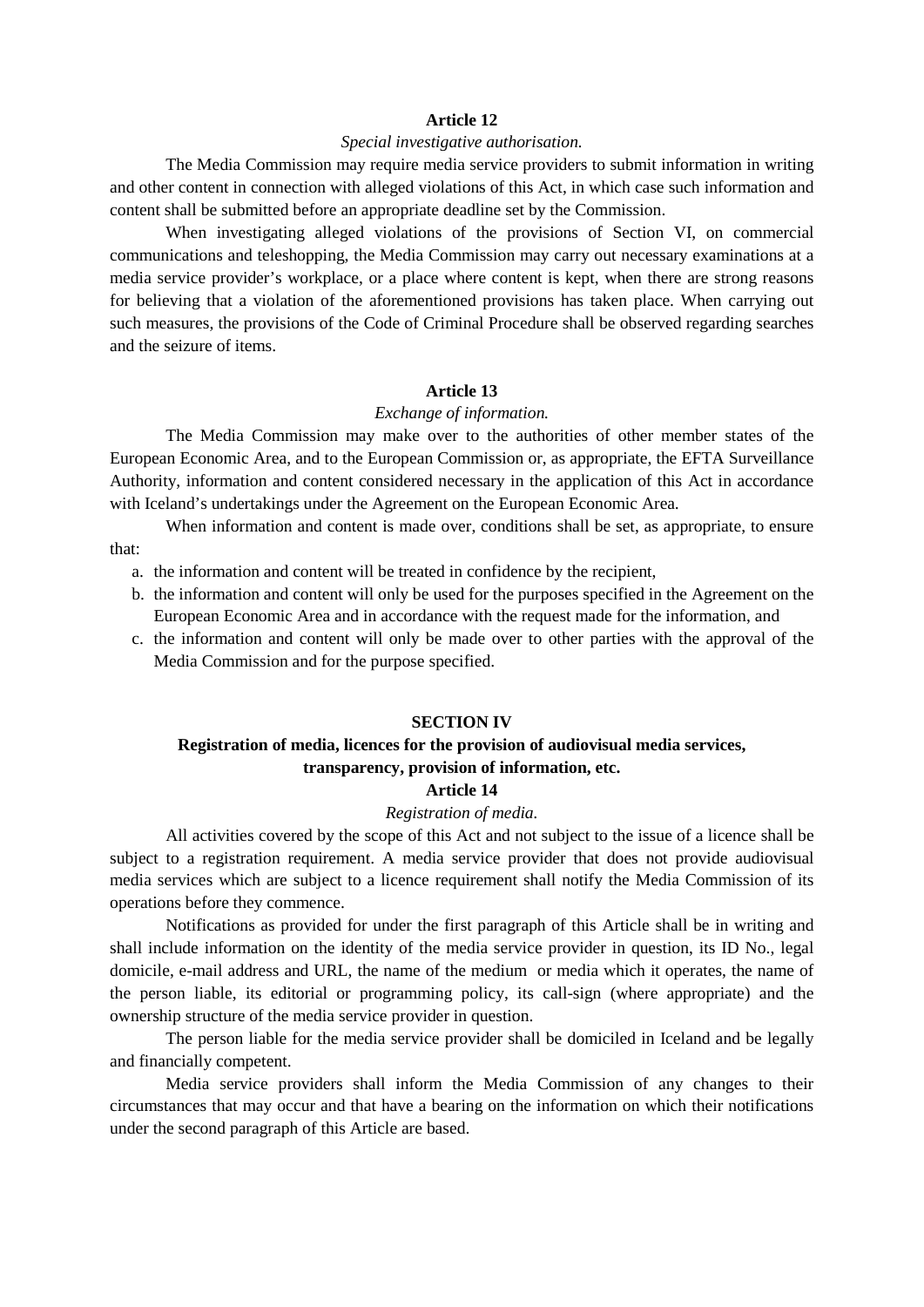## *Retransmission of foreign audiovisual services.*

Notification shall be given to the Media Commission of audiovisual content which is retransmitted from foreign media service providers covered by this Act. Notification shall be made in writing, stating the name of the foreign media service provider in each instance, its address, e-mail address, URL and call-sign. Information regarding the editorial responsibility, programming policy and ownership of the media service provider in question shall also be given if it is available.

## **Article 16**

#### *Licences for the provision of audiovisual media services.*

A licence from the Media Commission shall be required for the provision of audiovisual services by a media service provider subject to the jurisdiction of the Icelandic state which requires the allocation of a transmission frequency by the Post and Telecom Administration unless other provisions are made in this Act.

The Media Commission may issue legal and natural persons temporary licences for the provision of audiovisual media services: general licences for up to seven years at a time, or short-term licences for a maximum of three months. Licences may either cover the whole country or may be local, i.e. restricted to individual parts of it.

#### **Article 17**

## *Applications for licences for audiovisual media services.*

Applications for general licences for the provision of audiovisual media services shall be made in writing, and shall contain the following information, as appropriate:

- a. the applicant's name, ID No., legal domicile, e-mail address and URL;
- b. the name of the liable person;
- c. the intended programming policy;
- d. the call-sign;
- e. other media activities pursued by the applicant;
- f. the ownership structure of the applicant;
- g. whether a licence is sought for the provision of audio or audiovisual content in a foreign language, and if so, then the reason for this;
- h. whether the licence sought is to cover the whole country or to be a local licence;
- i. whether the required permission has been obtained from the holders of copyright of the content;
- j. when it is proposed to begin providing the audiovisual service;
- k. the length of time for which the licence is sought.

Applications for short-term licences for the provision of audiovisual media services shall also be made in writing and shall contain the same information as is specified in the first paragraph of this Article, with the exception of that specified in items *e* and *f.*

Applicants for general licences shall submit certificates testifying to the liable person's domicile, legal competence and control of his or her estate and, where appropriate, a certificate from the Registry of Companies testifying that the company has been established and is in existence.

Applicants for licences shall be established in an EEA member state. Licences for other parties to provide audiovisual media services shall be subject to the Foreign Parties' Business Investment Act.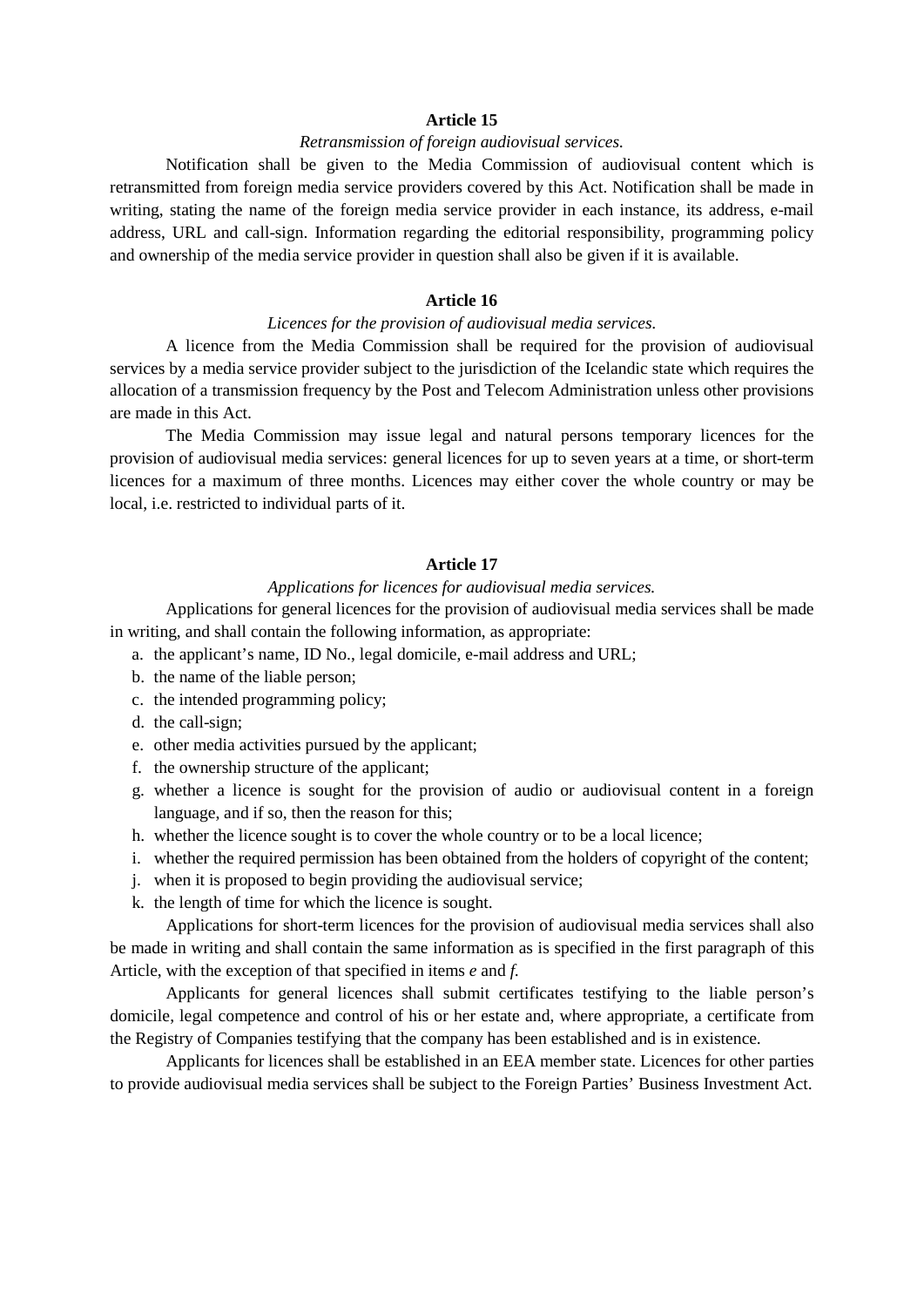### *Processing of applications for licences for audiovisual media services.*

Before adopting a position on a licence application, the Media Commission shall seek the comments of the Post and Telecom Administration regarding available frequencies and radiated power. After receiving these comments, the Media Commission shall decide whether the licence should be granted.

Where a licence for the provision of audiovisual media services is granted, the conditions of the licence shall state the identity of the licensee, whether the licence is for audio or audiovisual services, the part of the country to which it applies, its term of validity, the call-sign, the programming policy of the party concerned and other matters that may be of significance.

The Post and Telecom Administration shall allocate transmission frequencies in accordance with international agreements to those that have been granted licences, specifying the technical properties, e.g. regarding frequency and radiated power, in accordance with established rules and international agreements.

## **Article 19**

#### *Particular obligations of licensees.*

Media service providers may raise income by means of broadcasting fees, subscriptions, commercial communications, teleshopping and the sale or rental of products relating to their programme content.

The operations, bookkeeping and finances associated with the activities for which a licence is required shall be kept separate from the licensee's other operations and finances. The Media Commission may demand information from the licensee's books and accounts, if this is considered necessary, to establish whether the provisions of laws or regulations, or the conditions of the licence, have been violated. Principal members and alternates of the Media Commission shall be under a nondisclosure obligation regarding all matters that should not be divulged.

Licences for the provision of audiovisual media services may not be assigned, hired out or transferred in any other manner to another party. If a licensee's estate is taken into liquidation and/or if the liable person does not meet the requirements stated in the third paragraph of Article 17, the licence shall expire immediately.

## **Article 20**

#### *Amendment of licence conditions; renewal and withdrawal of licences.*

Media service providers shall inform the Media Commission of all changes to their circumstances that may occur during the term of the licence and have a bearing on the information on which their applications were based under Article 17 of this Act.

A licensee wishing to have the conditions of the licence amended shall submit a special application to that effect to the Media Commission.

A licensee wishing to have a licence renewed shall apply to the Media Commission not later than two months before the current licence is due to expire.

If the licensee has not begun operations within six months of the date stated according to item *j* of the first paragraph of Article 17, the licence shall expire automatically. If operations are suspended and not resumed within four months, the licence shall be considered as having expired automatically.

Licensees shall inform the Media Commission when their operations are permanently terminated.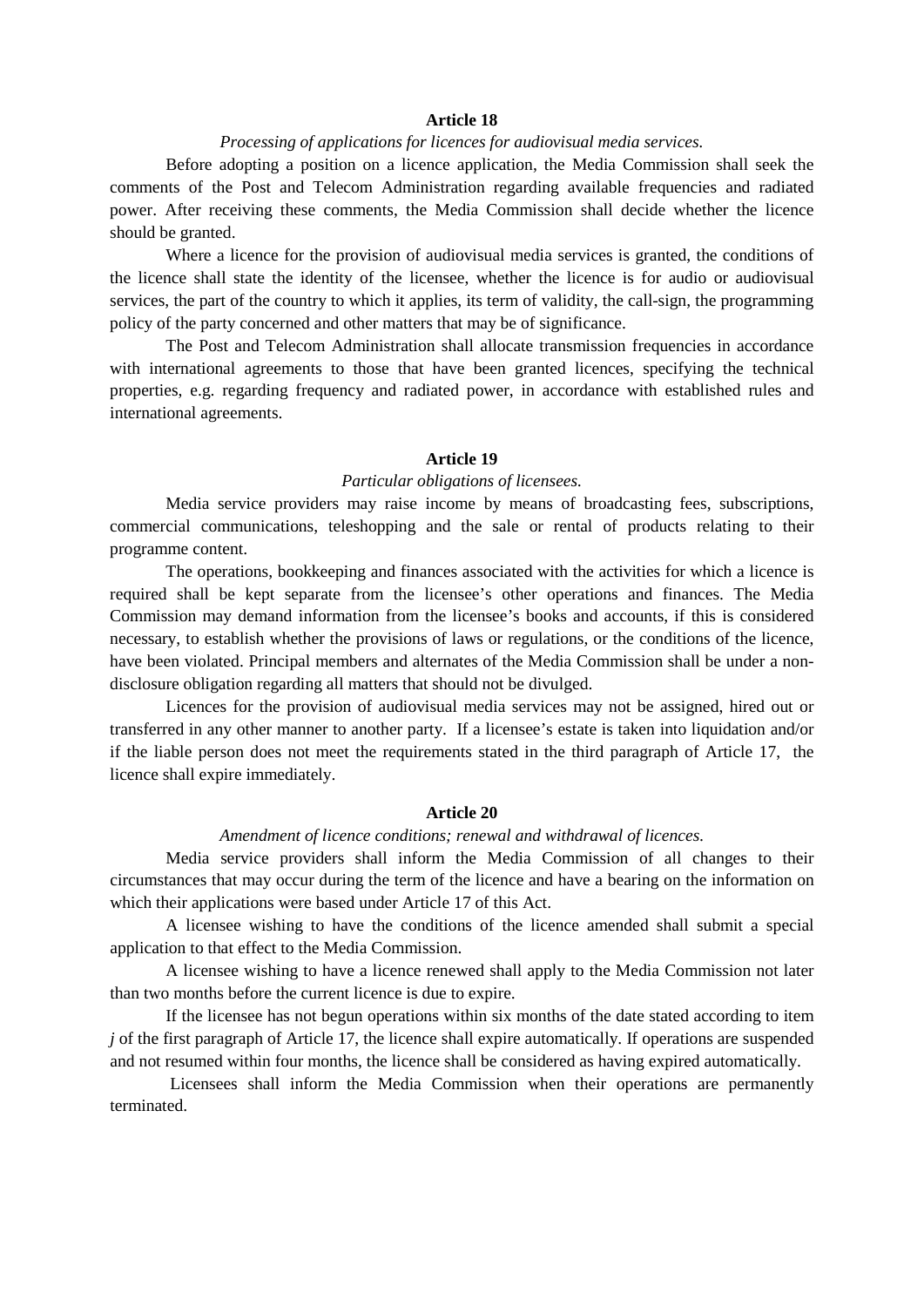# *Information on the homepage of the Media Commission.*

The following information shall be published on the homepage of the Media Commission:

- a. the name of the party that has given notice of its activities or received a licence, its ID No., legal domicile, e-mail address and URL and the term of its licence, where appropriate;
- b. the name of the liable person;
- c. the programming policy, and subsequent notices of amendments thereto;
- d. editorial policy in the case of print media and electronic text media and subsequent notices of amendments thereto;
- e. the ownership structure of the media service provider;
- f. the media service provider's rules regarding the editorial independence;
- g. the media service provider's equality schedule, as appropriate, and
- h. decisions by the Media Commission on matters involving media service providers; however, information which it is fair and natural not to reveal regarding individuals' private matters that are of a sensitive nature, and regarding the important financial and commercial interests of legal persons, shall be omitted.

## **Article 22**

## *Obligation to report changes in the ownership structure of media service providers.*

When a shareholding in a media service provider is sold, the seller and the purchaser shall be responsible for having a notification sent to the Media Commission. The sale notification shall have been received by the Media Commission within two working days of the conclusion of the purchase contract. This provision shall not apply if the board of the limited company has made a contract with a securities depository in accordance with the third paragraph of this Article.

Following each annual general meeting in private limited companies and limited companies that are subject to registration requirements under this Act or hold licences for the provision of audiovisual media services, the board of the company shall send the Media Commission the company's register of shareholders within four working days of the holding of the meeting. This provision shall not apply if the board of the limited company has made a contract with a securities depository in accordance with the third paragraph of this Article.

The board of a limited company that is subject to registration requirements or holds a licence for the provision of audiovisual media services under this Act and whose shares are registered in a securities depository may make a contract with the securities depository by which it will send daily updates of the company's register of shareholders to the Media Commission.

## **Article 23**

#### *Reporting by media service providers.*

All media service providers shall be obliged to send the Media Commission an annual report containing information on the following matters, as appropriate:

- a. the proportion of European works in their linear programme schedule;
- b. the proportion of European works from independent producers in their linear programme schedule;
- c. the proportion of Icelandic works in their linear programme schedule;
- d. the proportion of orders of European works in their non-linear (on-demand) catalogue;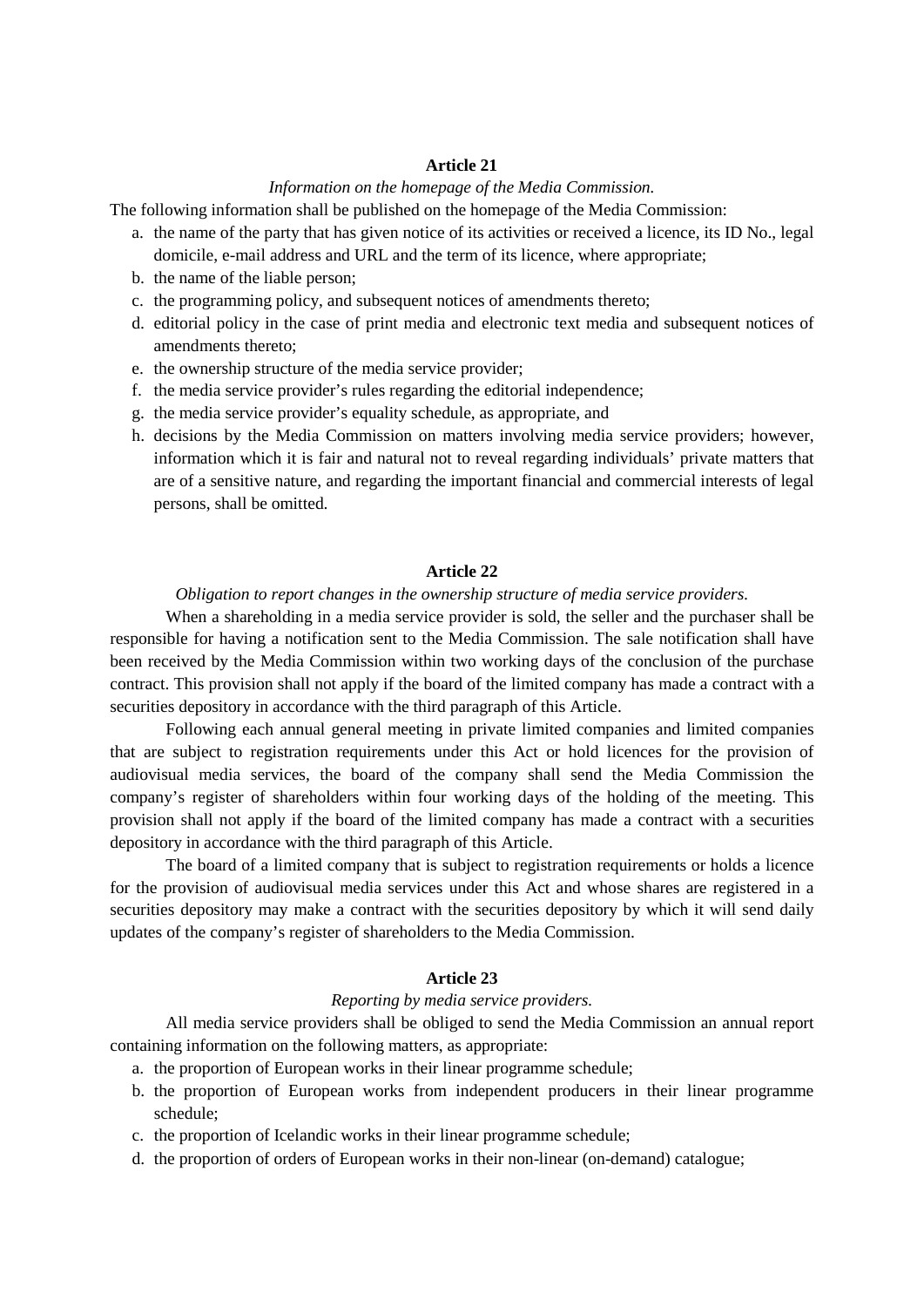- e. the proportion of orders of works by independent producers in their non-linear (on-demand) catalogue;
- f. the proportion of orders of Icelandic works their non-linear (on-demand) catalogue;
- g. measures taken by the media service provider in question to promote the publicising of, and access to, European works;
- h. measures taken by the media service provider in question to expand access by persons with restricted sight and hearing to its audiovisual content;
- i. presentation of the genders, including the proportion of men and women among persons interviewed in news broadcasts and news-related content;
- j. the staff of the medium, with numbers of women and men, itemised by job designation;
- k. measures taken by the media service provider to counter stereotyped gender images, and
- l. other matters which are necessary to assess the situation and trends on the market for audiovisual media services.

Media service providers with short-term licences as provided for in the second paragraph of Article 16 shall be exempt from the requirement to submit reports.

Media service providers shall submit their reports, as provided for in the first paragraph of this Article, to the Media Commission not later than 31 March each year in respect of the previous year.

Under special circumstances, all media service providers shall be obliged, following a request by the Media Commission, to submit the information specified in the first paragraph of this Article by a reasonable deadline set by the Commission.

The Media Commission may impose the requirement that a professionally accredited certification body endorse reports submitted by media service providers under the first and third paragraphs of this Article. The Media Commission shall pay the expenses resulting from the work of the certification body.

Certification bodies and their employees shall be bound by a non-disclosure obligation regarding matters of which they become aware, and which should not be revealed, in the course of carrying out work under the fifth paragraph of this Article. Article 18 of the Civil Servants' Rights and Obligations Act, No. 70/1996, shall apply regarding this non-disclosure obligation, and violations of the obligation shall be punishable under Article 136 of the General Penal Code, No. 19/1940.

#### **SECTION V**

# **Rights and obligations of media service providers.**

# **Article 24**

## *Editorial independence.*

Media service providers shall set themselves rules regarding the editorial independence of those of their staff who are involved with news and news-related content. Such rules shall be compiled in consultation with the employees involved and their professional associations or trade unions.

Rules on editorial independence shall address issues including the following:

- a. the working conditions of the content managers, journalists and news reporters working on text media and audiovisual media when pursuing the media service provider's editorial or programming policy;
- b. working methods intended to ensure editorial independence of the content managers, journalists and news reporters in question vis-à-vis the media service provider's owners, and

c. conditions for cautioning and dismissing content managers and journalists and news reporters.

Rules on editorial independence shall be submitted to the Media Commission for endorsement.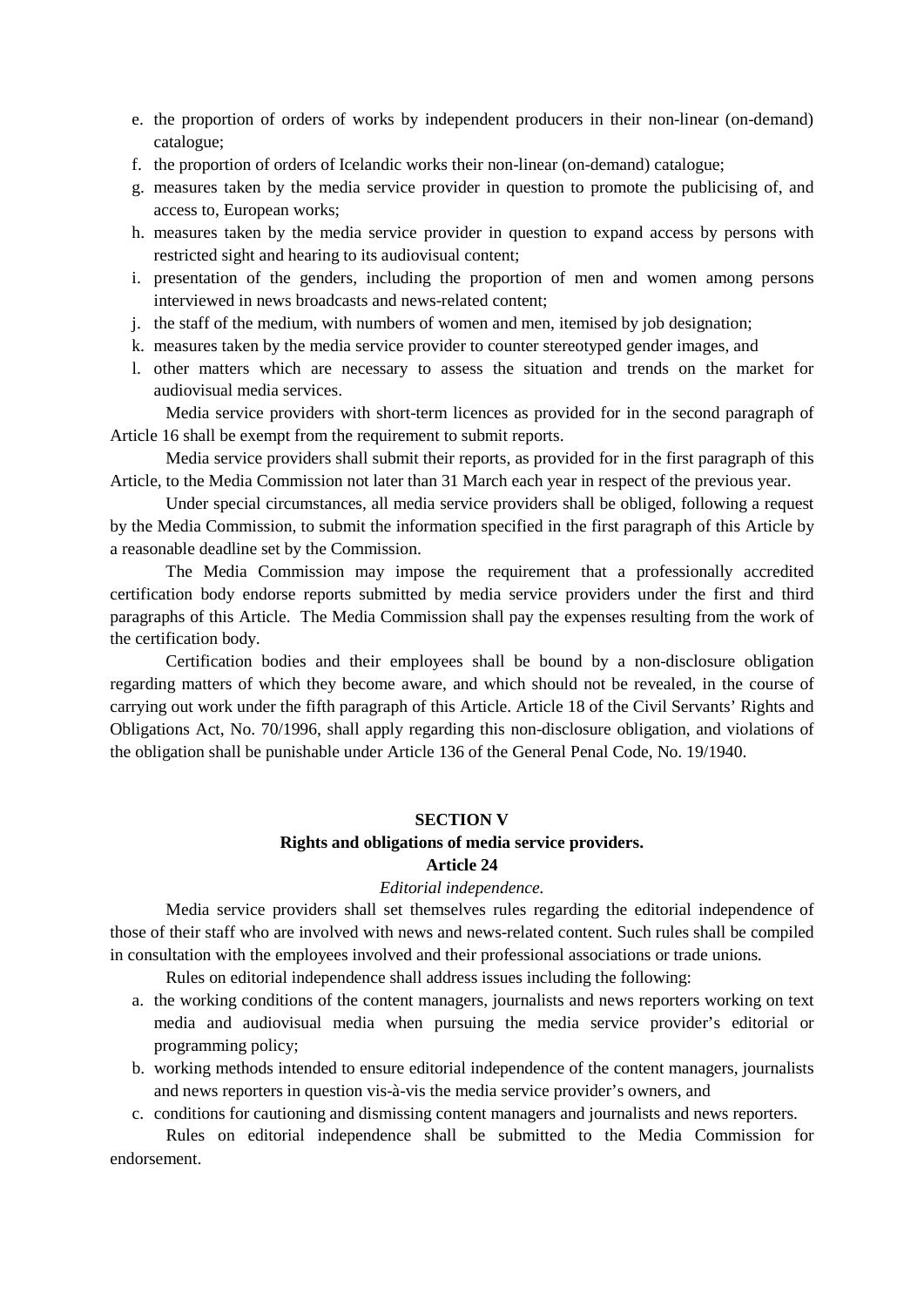Rules on editorial independence shall be reviewed every year. The Media Commission shall be informed when the review has taken place, and the new version of the rules shall be submitted to it for endorsement if changes have been made.

#### **Article 25**

#### *Protection of sources.*

Employees of media service providers which have been issued with a licence or have been registered with the Media Commission may not reveal the identity of the source on which an article, publication, report, announcement or other content is based, irrespective of whether it has been published or not, if the source or author has requested anonymity. Nor may employees of the media service provider release content containing information about a source or author in such instances.

The prohibition set forth in the first paragraph of this Article shall also apply to those who, through their connections with the media service provider or the production of content have become aware of the identity of the source or author, or who are in possession of content relating thereto.

Protection (anonymity) as provided for under the first and second paragraphs of this Article may only be lifted with the consent of the source or author concerned, or under Article 119 of the Code of Criminal Procedure, No. 88/2008.

#### **Article 26**

#### *Democratic principles.*

Media service providers shall, in all their activities, uphold democratic principles and guard freedom of expression. They shall respect human rights and equality and bear in mind the right to privacy. Media service providers shall take care to meet requirements regarding impartiality and accuracy in their comments on news and news-related content and ensure that a variety of opinions are expressed, including both those of men and women.

A media service provider that has a declared policy of serving a particular cause shall not be obliged to broadcast programme content which is opposed to its policy.

#### **Article 27**

#### *Prohibition against hate speech and incitement to criminal behaviour.*

Media service providers may not incite people to criminal behaviour. They shall be forbidden to encourage hatred in the media on grounds of race, gender, sexual orientation, religious belief, nationality, opinion or cultural, economic, social or other standing in society.

# **Article 28**

## *Protection of minors against harmful content.*

Media service providers presenting audiovisual content may not transmit content, including commercial communication and teleshopping, which might have a harmful effect on the physical, mental or moral development of minors; in particular this refers to content involving pornography or gratuitous violence.

The following exemptions may be made from the prohibitions stated in the first paragraph:

a. Between 9.00 p.m. and 5.00 a.m., content which is not considered suitable for minors may be transmitted in a linear schedule providing that it is preceded by a clear warning and, in the case of audiovisual content, that it is characterised by a visual marking displayed throughout the transmission.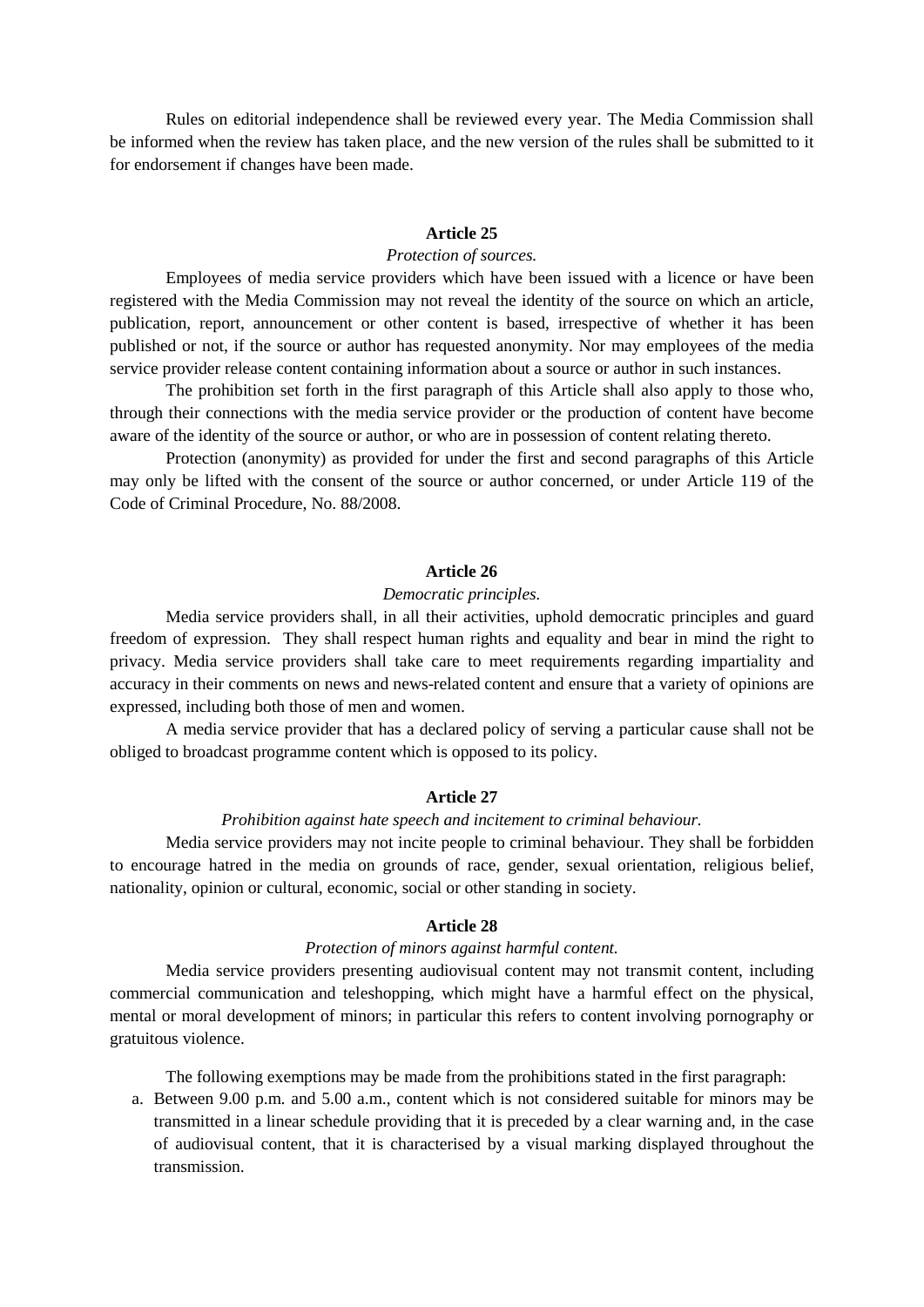- b. Content that is not considered suitable for minors may be transmitted in a linear schedule providing that the appropriate technical measures are taken to ensure that the transmission will not reach minors.
- c. On-demand audiovisual media content which is not considered suitable for minors may be transmitted on the condition that appropriate technical measures are taken to ensure that minors will not have access to it.
- d. News and news-related content not considered suitable for minors may be transmitted on the condition that it constitutes a necessary part of the news service of the medium in question and that it is preceded by a clear warning and, in the case of audiovisual content, that it is characterised by a visual marking displayed throughout the transmission where this is possible.

The exemption provisions of items *a* and *b* of the second paragraph of this Article shall not apply to audiovisual content that may seriously impair the physical, mental or moral development of minors.

Other media service providers shall strive to ensure that content which might have a harmful effect on the physical, mental or moral development of minors is not accessible to, or made available to, them.

## **Article 29**

# *Voice-overs and subtitling in Icelandic.*

Media service providers shall, as appropriate, promote the Icelandic language. Media carrying sound and text in Icelandic shall set themselves a language policy for this purpose. Nevertheless, it shall be permitted to operate media in Iceland in languages other than Icelandic.

Content in a foreign language, whether it is made available in a linear schedule or on demand, shall at all times be accompanied by Icelandic voice-over or subtitles, as appropriate. However, this shall not apply to the lyrics of foreign songs or to live transmissions via satellite and a receiving station of news and current affairs programmes dealing to a substantial extent with events as they take place. In such case the media service provider shall, where possible, provide a recapitulation or presentation in Icelandic of the events that have taken place.

The provisions of the second paragraph of this Article shall not apply to retransmissions from foreign television stations providing that what is involved is a continuous, unabridged and unaltered retransmission of the full programme of the television stations. Nor shall the provisions of the second paragraph of this Article apply when the audio or audiovisual medium is operated in a language other than Icelandic (*cf.* the first paragraph of this Article).

## **Article 30**

#### *Access by persons with impaired sight and hearing to audiovisual content.*

Those media service providers that transmit audiovisual content shall, as far as possible, seek to have their services accessible by persons with impaired sight and hearing and those who have developmental imbalances. Measures to ensure such access include sign language, subtitling and verbal descriptions.

#### **Article 31**

#### *Obligations in terms of the public interest.*

Media service providers shall be obliged to transmit, free of charge, announcements from the Civil Protection Department, the law-enforcement authorities, emergency prevention associations and rescue teams, and to interrupt linear services if necessary.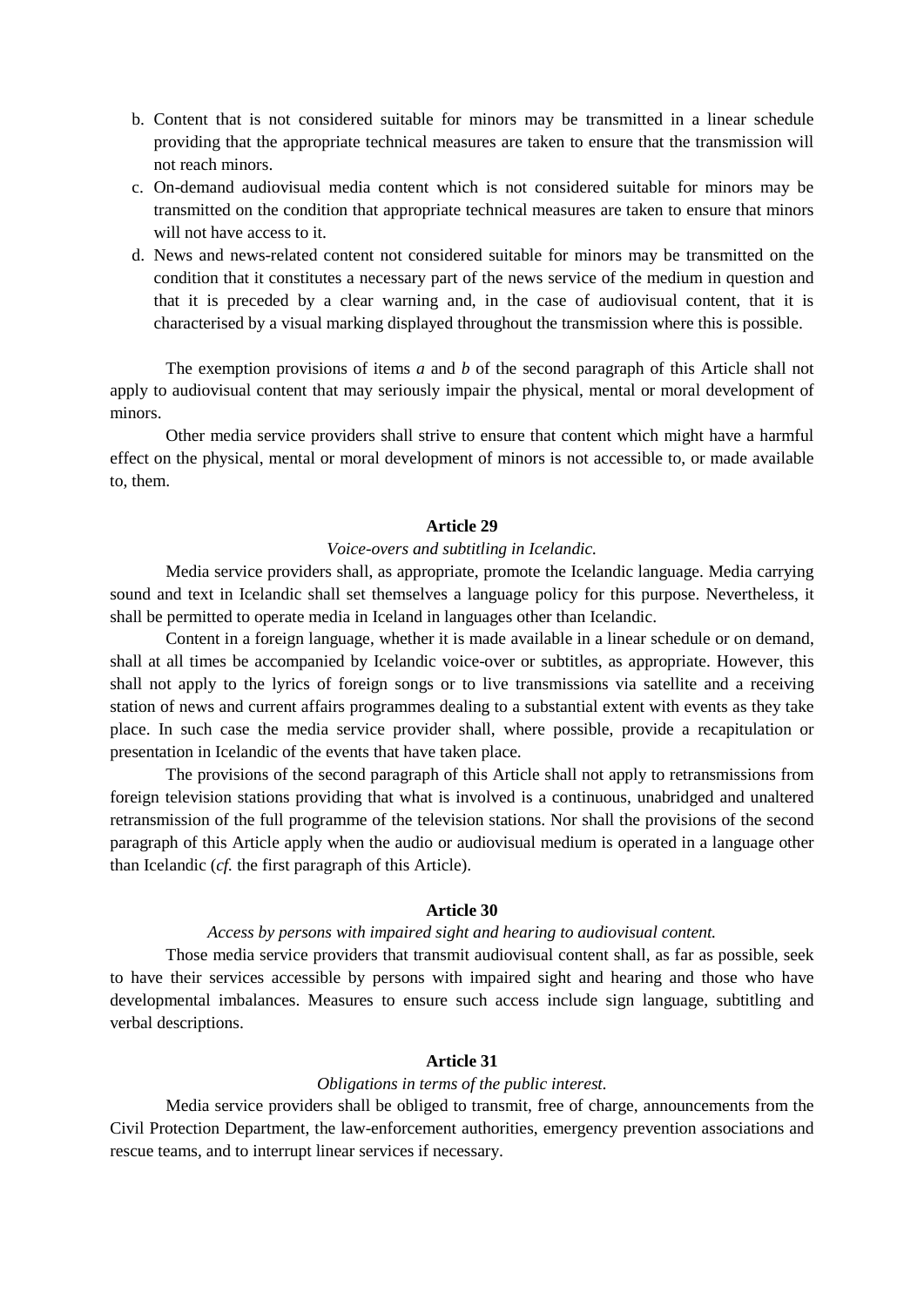# *Identification obligations.*

Media service providers transmitting audio or audiovisual content in a linear schedule shall be obliged to display their name or other distinguishing mark, in the case of audiovisual services, and announce their name, in the case of audio services. Identification of this type shall occur at least once in every 30 minutes of transmission where possible.

The catalogue of a media service provider operating on-demand audio or audiovisual services shall include information on the identity of the service provider.

Media service providers of printed text content shall be named in every copy; the editor, if one has been engaged, shall also be named.

Media service providers of electronic text content shall identify themselves in a satisfactory manner in the medium in question; the editor, if one has been engaged, shall also be named.

#### **Article 33**

### *Offer of audiovisual media content.*

Media service providers transmitting audiovisual content in a linear schedule shall strive to have the greater part of their transmission time devoted to Icelandic programmes and other programmes from Europe. 'Transmission time' in this context refers to their total transmission time less the time devoted to news, sporting events, games, advertisements, teletext services and teleshopping.

Media service providers transmitting on-demand content shall, as far as possible, ensure by suitable methods that Icelandic content and other European works constitute a conspicuous proportion of the content they offer.

# **Article 34**

#### *Programme content from independent producers.*

Media service providers transmitting audiovisual content in a linear schedule shall, as far as possible, ensure that at least 10% of their transmission time (*cf.* the second sentence of the first paragraph of Article 33) each year, or at least 10% of their annual programming budget, is devoted to European works that are produced by independent producers.

#### **Article 35**

## *Obligation to preserve media content.*

Media service providers shall preserve recordings of all original content for at least 18 months if this does not violate the rights of the copyright holders. The beginning of the period referred to in the first sentence of this paragraph shall be based on the time when the content is first made available.

## **Article 36**

### *Right of reply.*

Any party who considers that his legitimate interests, and in particular his reputation and good name, have been damaged by the distortion of facts in a medium shall have the right to reply in the medium concerned or to another equivalent remedy. Replies shall be published or made available immediately after reasons have been advanced in support of a request to this effect. Replies shall be published or presented, irrespective of the form of the medium, in such a manner as to command attention. The media service provider may not seek payment for publishing the reply or making it available.

Media service providers may reject a request to reply under the following circumstances:

a. if the reply exceeds the time considered necessary to rectify the facts of the case;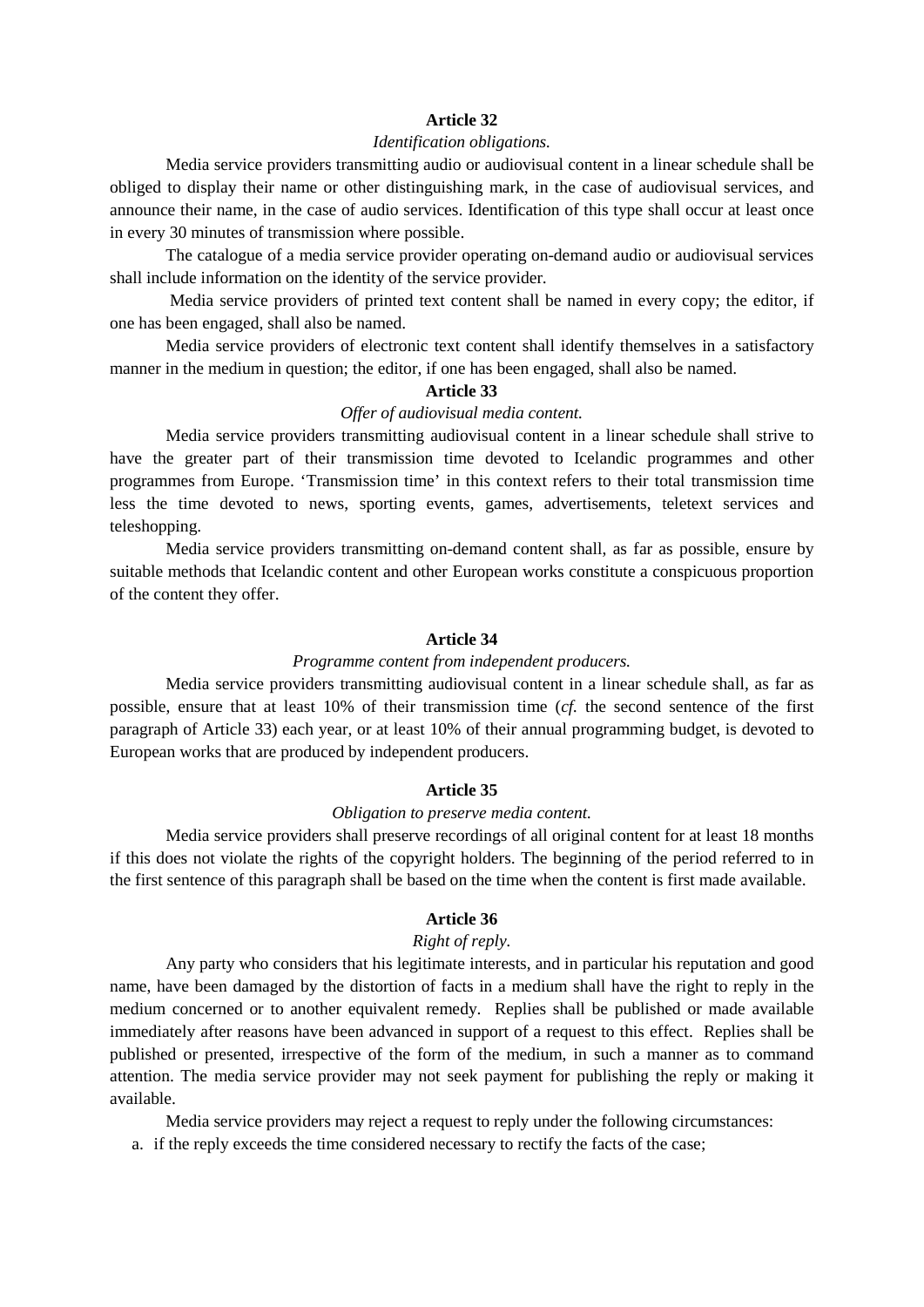- b. if the reply contains other content and/or more content than that which rectifies the facts that have been publicised by the media service provider;
- c. if the reply contains content that violates the General Penal Code and is of such a nature as to involve the media service provider in compensatory liability, or is contrary to public morals;
- d. if the reply infringes the legally protected interests of a third party;
- e. if the party is unable to demonstrate that he has personal legally protected interests at stake, and
- f. if the information broadcast by the media service provider consists of direct citations of content originating from government authorities or courts of law.

A rejection under the second paragraph of this Article shall be announced to the party in question within 72 hours of the submission of the request to make a reply.

If a media service provider rejects a request to make a reply under the second paragraph of this Article or fails to respond to a party's request within the time limit stated there, the party in question may direct his or her request to this effect to the Media Commission, which shall take a decision on whether or not the party is entitled to make a reply. This decision shall be taken within a week of the receipt of the request by the Media Commission, and the Commission shall require the medium to present the reply without delay where appropriate.

Those who consider their rights have been violated, and who are entitled to make a reply under the first and second paragraphs of this Article, shall be provided, free of charge, with a copy of the content in question. Disputes regarding entitlement to content according to this paragraph may also be referred to the Media Commission for a decision.

The legality of a rejection by a media service provider may be referred to the Media Commission, which shall decide whether the party is entitled to make a reply in accordance with the first paragraph of this Article.

Media service providers shall have information accessible on their homepage, or in another public manner, detailing where parties may apply if they consider that their lawful interests have been damaged. The name, telephone number and/or e-mail address of the relevant media service provider's contact person shall be stated.

## **SECTION VI**

# **Commercial communications and teleshopping.**

# **Article 37**

## *General principles.*

Commercial communications shall be readily recognizable as such and shall be clearly differentiated from other content in the manner best suited to the type of medium employed in each individual instance. The same shall apply to teleshopping.

Surreptitious audiovisual commercial communications shall be prohibited. Audiovisual commercial communications shall not employ subliminal techniques.

Commercial communications and teleshopping shall not:

- a. prejudice respect for human dignity;
- b. include or promote any discrimination based on gender, racial or ethnic origin, nationality, religion or belief, disability, age or sexual orientation;
- c. encourage behaviour prejudicial to health or safety;
- d. encourage behaviour grossly prejudicial to the protection of the environment.

Commercial communications for tobacco products, alcoholic beverages and the operation of lotteries or betting which is not licensed under law in Iceland shall be prohibited. The same applies to commercial communications for medicinal drugs for which prescriptions are required, as specified in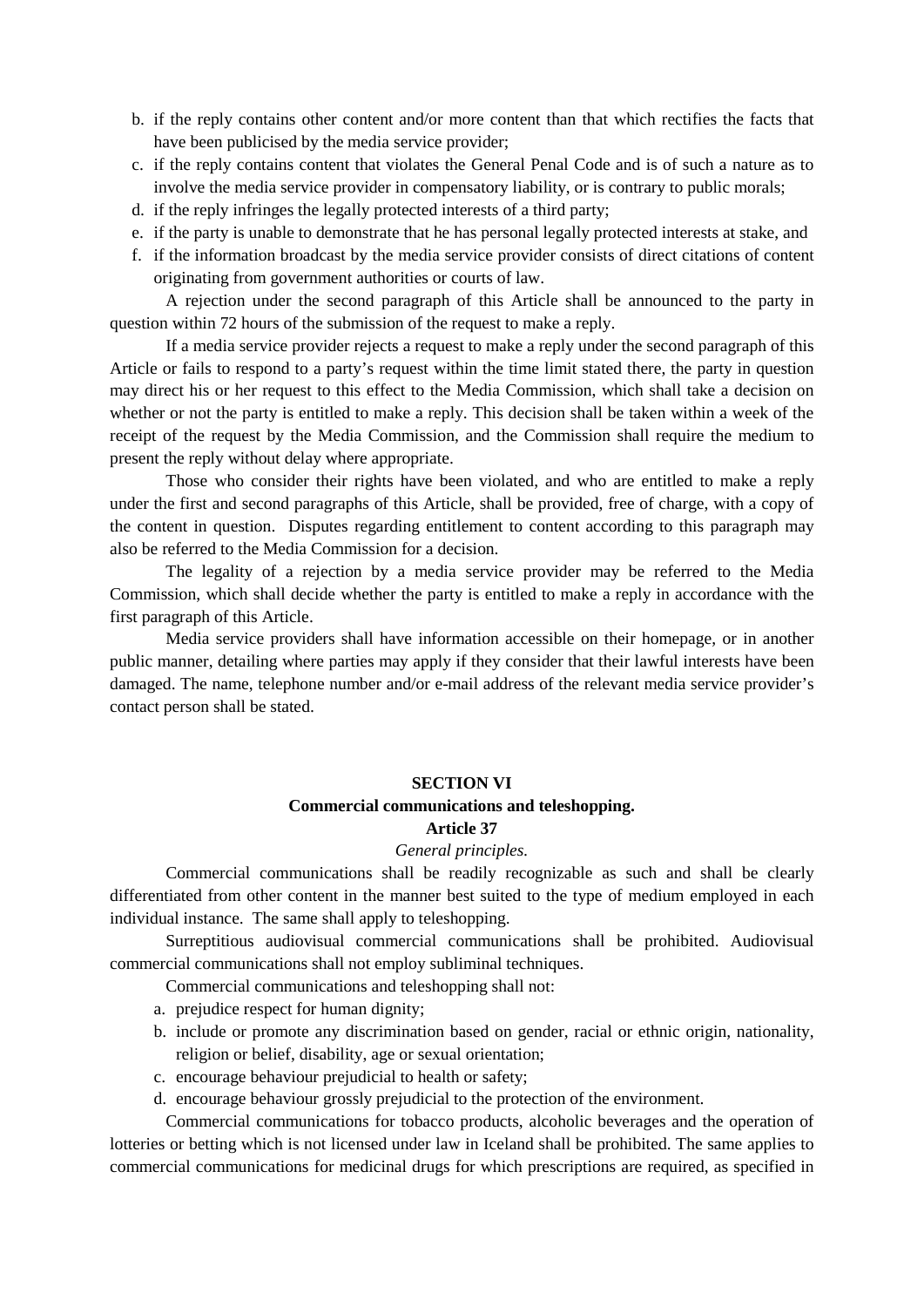the Medicinal Drugs Act. It must be possible to produce evidence in support of assertions made in commercial communications and teleshopping shots for non-alcoholic beverages.

# **Article 38**

*Protection of minors against inappropriate commercial communications and teleshopping.*  Commercial communications and teleshopping shall of such nature as not to cause moral or physical damage to minors. In commercial communications and teleshopping it shall be prohibited to:

- a. exhort minors to buy a product or service by exploiting their inexperience or credulity,
- b. encourage them to persuade their parents or others to purchase the goods or services being advertised,
- c. encourage minors to consume foods and beverages containing nutrients and substances with a nutritional and physiological effect, excessive intakes of which in the overall diet are not recommended, in particular fat, trans-fatty acids, salt/sodium and sugars,
- d. exploit the special trust minors place in parents, teachers or other persons, or
- e. show minors in dangerous situations without good reason.

# **Article 39**

## *Product placement in audiovisual content.*

Product placement shall be permitted in cinematographic works, films and series made for audiovisual media services, sports programmes and light entertainment programmes.

Product placement shall also be permitted where there is no payment but only the provision of certain goods or services free of charge, such as production props and prizes, with a view to their inclusion in a programme.

Product placement in return for payment shall at no time be permitted in audiovisual media content that is intended for minors.

Audiovisual media content containing product placement shall meet all of the following requirements:

- a. The product placement may not affect the substance of the audiovisual media content in other respects or have an influence on the responsibility and editorial independence of the media service provider.
- b. It may not give direct encouragement to the purchase or hire of products or services.
- c. The product or service in questions shall not be presented with undue prominence.
- d. Viewers shall be clearly informed of the existence of product placement and of its provenance; this shall include the appropriate identification of programmes containing product placement at the start and the end of the programme, and when a programme resumes after an advertising break.

If the media service provider itself has neither produced nor commissioned the audiovisual media content in question, and it has not been produced by a company affiliated to it, the identification requirements provided for in item *d* of the fourth paragraph of this Article may be waived.

# **Article 40**

# *Virtual advertising.*

Virtual advertising shall be permitted in audiovisual content if the following conditions are met.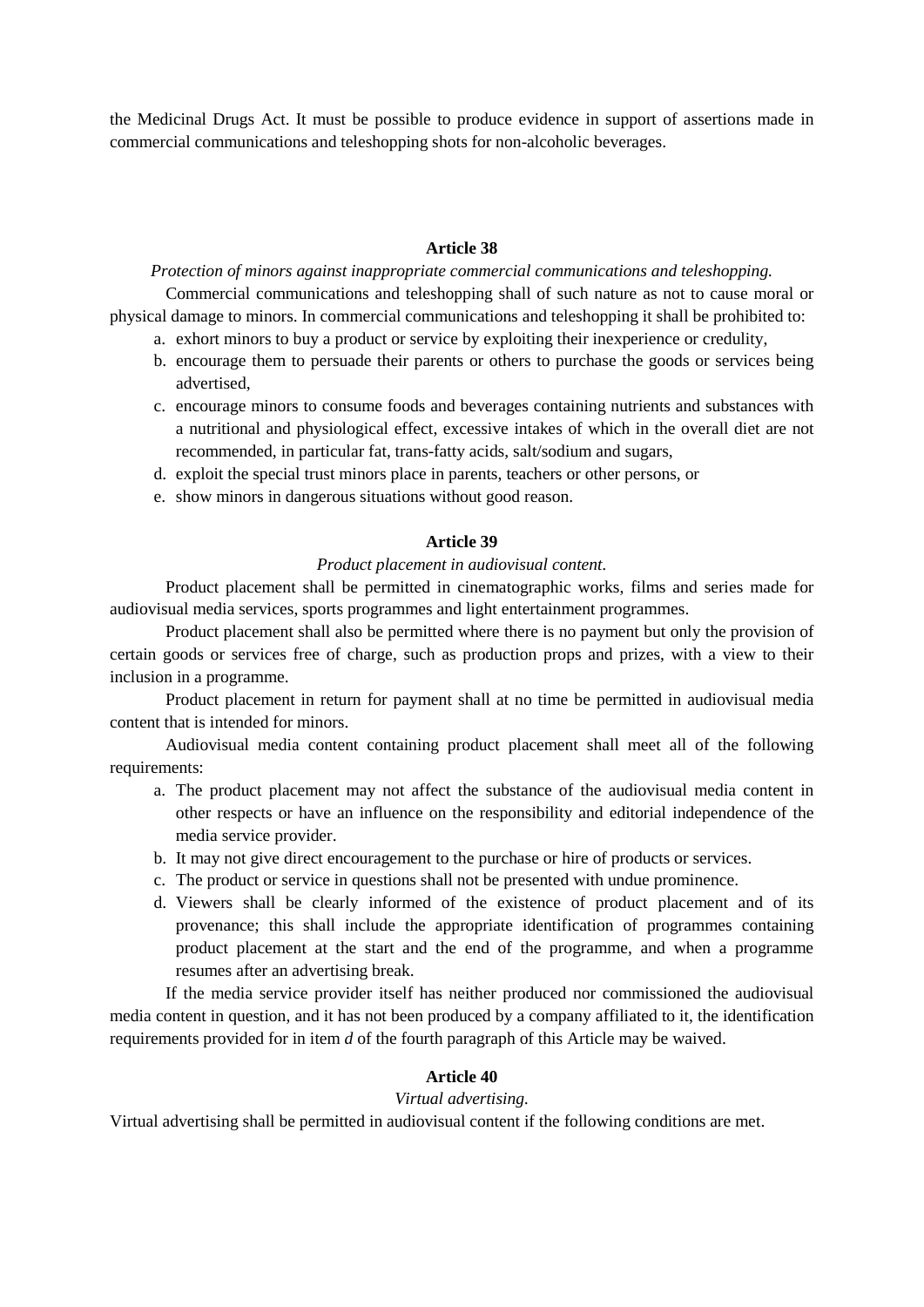- a. the positioning of the advertisement shall be a normal part of the environment of the programme in question and shall not interfere with viewers' ability to follow the progress of the programme;
- b. the advertisement may neither conflict with the content of the programme nor compromise the rights of copyrightholders, and
- c. viewers shall be clearly informed that the programme in question contains virtual advertising and from what parties it originates; this shall involve the marking of virtual advertisements in a suitable manner at the beginning and at the end of the programme and when the programme resumes following an advertisement break.

However, virtual advertising shall at no time be permitted in audiovisual media content that is intended for minors.

# **Article 41**

# *Timing of advertisements and teleshopping spots.*

Advertisements and teleshopping spots may be inserted in programmes in such a way as not to disrupt their flow, taking into account natural breaks in, and the duration and nature of, the programme and the rights of copyrightholders.

The proportion of advertisements and teleshopping spots within each hour of audiovisual broadcasting shall not exceed 20%. For the purpose of this provision, the following shall not be counted as advertisements.

- a. Announcements from the media service provider concerning its own audiovisual media content and supporting production directly resulting from that content, sponsorship announcements and announcements concerning product placement and virtual advertising.
- b. Announcements of public services and appeals from charity organisations for help which are broadcast free of charge.

Without prejudice to the provisions of the first paragraph of this Article, it shall be prohibited to interrupt the transmission of films made for television (with the exception of series, serials and documentaries), cinematographic works and news programmes by advertisements and/or teleshopping spots more than once in each scheduled period of at least 30 minutes.

Religious services or comparable religious ceremonies, and news bulletins, may not be interrupted by advertisements or teleshopping spots.

Advertisements and teleshopping spots shall not be permitted in a programme intended for children under the age of 12. This prohibition shall take effect 5 minutes before the beginning of a programme schedules intended for children under the age of 12 and shall last until 5 minutes after the end of the transmission of such programme schedules.

#### **Article 42**

#### *Sponsorship.*

Media service providers may arrange sponsorship for the production and purchase of audiovisual media content, providing that the sponsor does not influence the content, treatment and/or scheduling when sponsored contents are produced and does not interfere with the responsibility or editorial independence of the media service provider.

News broadcasts and news-related content may not be sponsored.

Sponsored content may not include an encouragement to purchase or hire the products and services of the sponsor or of another party, e.g. by specially promoting such products or services.

Sponsored audiovisual media content shall be clearly distinguished as such by an introduction, the name, trademark, another distinguishing mark of the sponsor or in another way best suited to the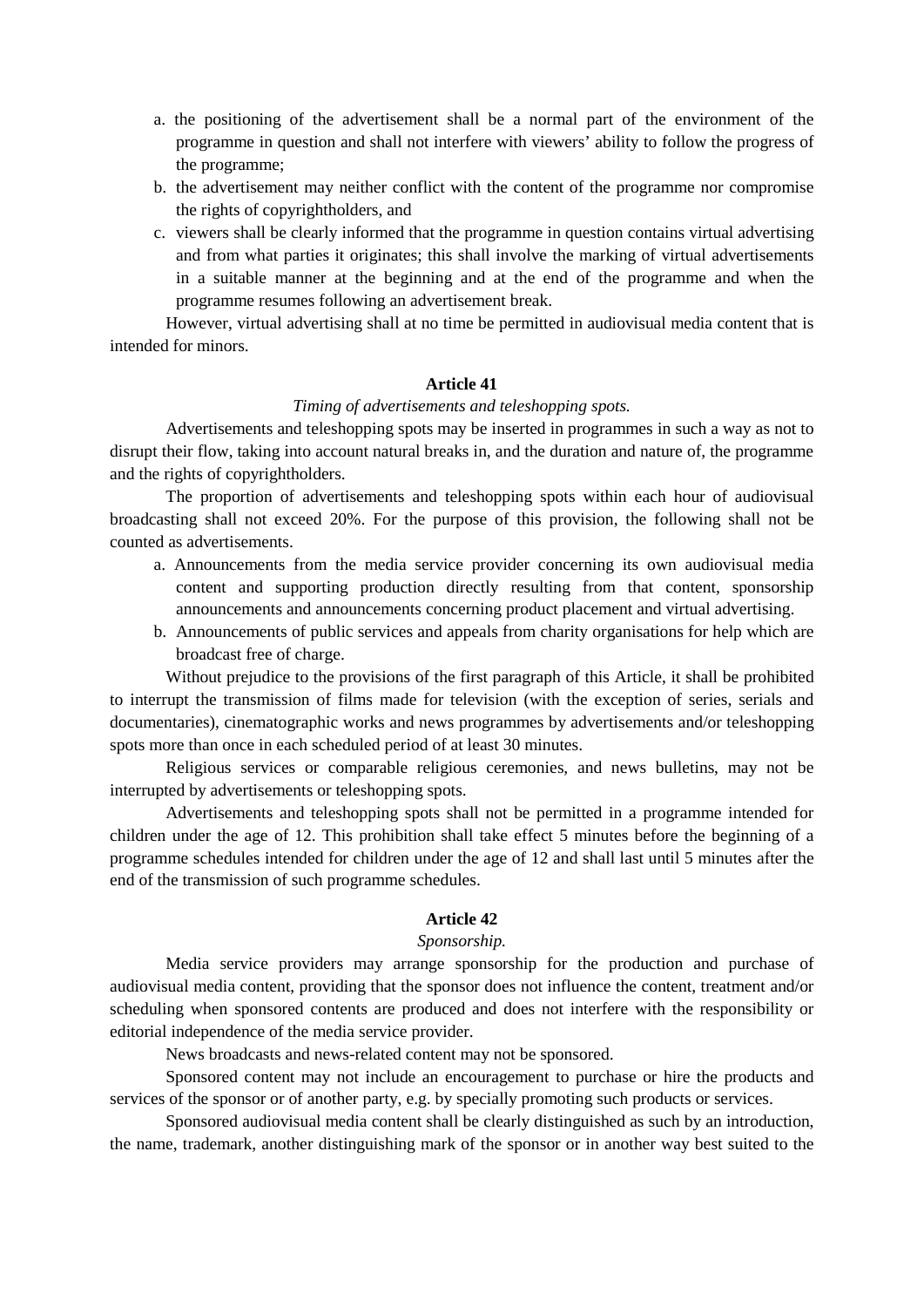medium employed. The distinction shall be made at the beginning of a programme, during the course of the programme and/or at the end.

Parties other than the media service provider may not sponsor the overall programme schedule of the medium, though this does not apply to individual programmes.

# **Article 43**

# *Audiovisual media services which are devoted exclusively to advertising, teleshopping and selfpromotion, and to teleshopping windows.*

The provisions of this Act shall apply, *mutatis mutandis,* to audiovisual media services which are devoted exclusively to advertising, teleshopping or self-promotion. However, the provisions of Articles 33, 34 and 41 of this Act shall not apply to such services.

The following provisions shall apply to teleshopping windows in an audiovisual media service that is not exclusively devoted to teleshopping.

- a. They shall last for at least 15 minutes without interruption.
- b. They shall be clearly distinguished by means of a visual sign, an audio marker or by another means best suited to the medium employed.

The Door-to-Door Sales and Distance Contracts Act shall apply, as appropriate, to teleshopping as defined under this Act.

#### **SECTION VII**

# **Rules on the transmission of audiovisual media content.**

# **Article 44**

## *Must-carry obligation.*

An electronic communications undertaking operating an ordinary digital telecommunications network which is used to transmit television broadcasts shall be obliged to comply with normal and reasonable requests by media service providers to transmit television broadcasts, providing that the following conditions are met:

- a. the content which it is sought to have transmitted is a television broadcast by a media service provider which is established in Iceland under this Act; this shall not apply to television broadcasts that are exclusively devoted to teleshopping.
- b. the television broadcast is transmitted in real time and is of traditional digital quality, and
- c. A considerable proportion of the consumers in the country, or in a specific region, use the electronic communications network in question to receive television broadcasts.

Even though the conditions of the first paragraph of this Article are met, the electronic communications undertaking shall only be obliged to carry television broadcasts under this provision up to one third of the transmission capacity of the electronic communications network in question. If requests for transmission are in excess of the capacity of the electronic communications network, the undertaking shall transmit those television broadcasts that have the highest viewing figures. At all times, however, television broadcasts by the National Broadcasting Service (RÚV) shall be transmitted if this is requested.

The media service provider shall arrange for the broadcasting signal to be delivered to the electronic communications undertaking's contact point in the appropriate format.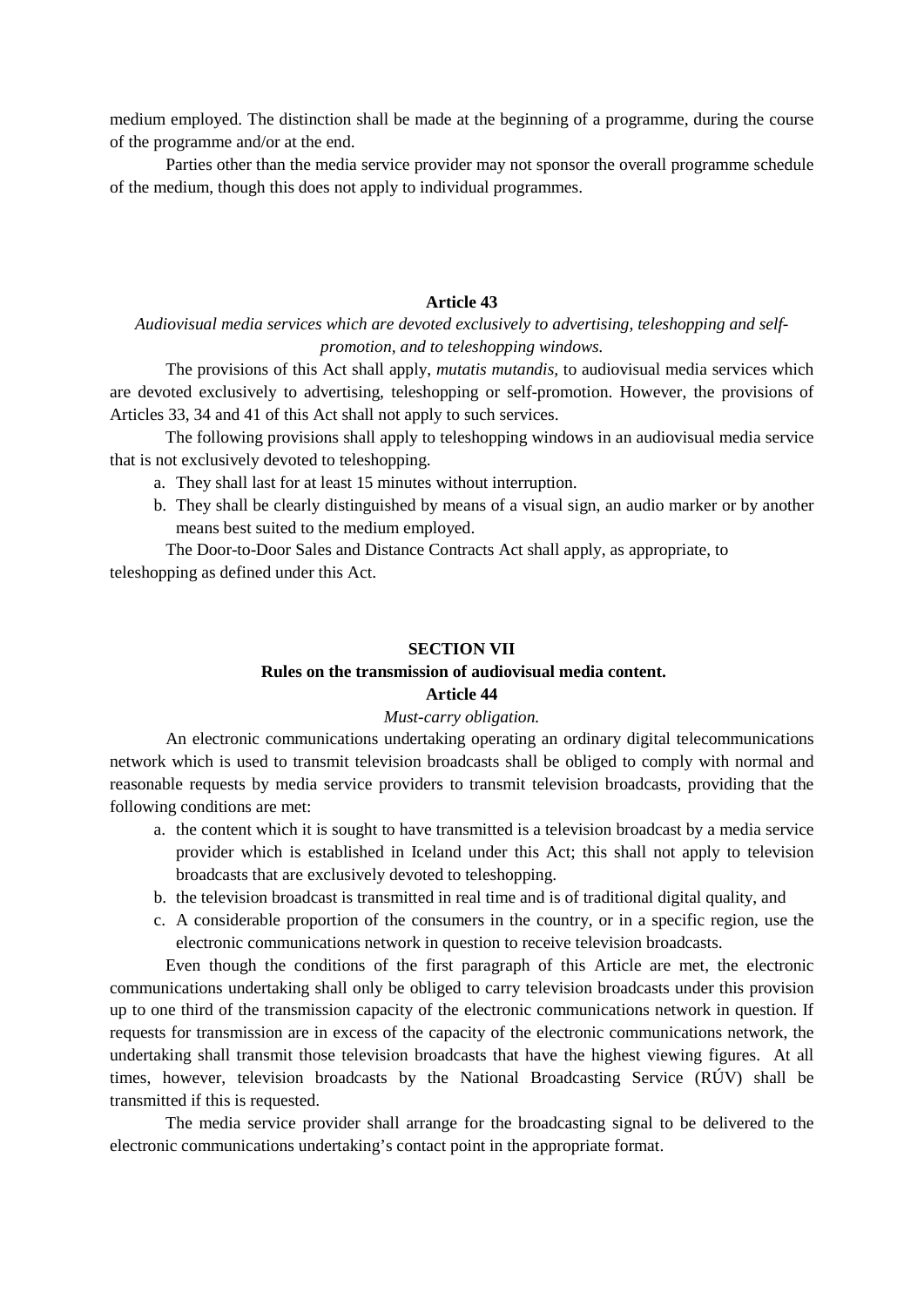## *Must-offer obligation*

Media service providers shall be obliged to comply with normal and reasonable requests that an electronic communications undertaking be permitted to carry television broadcasts on its digital electronic communications network, providing that the following conditions are met:

- a. That the transmission of television broadcasts to consumers via the electronic communications network in question is effected with satisfactory quality, and also with sufficient security, as to defend the legally-protected interests of the holders of copyright in the content transmitted. In the case of a paid-access television transmission, it shall be possible to apply access control. The Post and Telecom Administration shall set rules on minimum requirements regarding quality and security of transmissions.
- b. That the content which permission is being sought to carry on an electronic communications network consists of an Icelandic television broadcast by an audiovisual media service provider which is established in Iceland under this Act, or a foreign television broadcast for which an Icelandic audiovisual media service provider has concluded an exclusive contract, or a broadcast of coverage of particular events which does not constitute an entire programme as provided for above, e.g. sporting or artistic events.
- c. That provision in contracts with copyrightholders in the content which were made prior to the commencement of this Act do not prevent the carrying of the content on the electronic communications network.

The provisions of the first paragraph of this Article shall also apply to deferred television transmissions, transmissions according to high-definition standards or other standards which require considerably greater bandwidth.

If the media service provider holds a local licence, then the offer obligation under this Article shall not extend beyond the region covered by the local licence.

When purchasing television content, media service providers shall be obliged to negotiate with copyrightholders so as to ensure that the television content may be transmitted on all digital electronic communications networks that meet the conditions of item *a* of the first paragraph of this Article.

Audiovisual media service providers may not direct their customers' business to an affiliated electronic communications network.

#### **Article 46**

### *Procedure and application.*

If a contract is sought for the transmission of a television broadcast covered by Article 44 or 45, the media service provider and the electronic communications network shall conclude the contract as soon as possible. When contracts are made, equality shall be observed regarding the carriage of television broadcasts under Articles 44 and 45 and regarding the application of those articles. Contracting parties shall be set the same terms in the same types of transaction, and they shall be provided with services and information on the same conditions, and of the same quality, as apply when the entity provides its own service departments, subsidiaries or partners with services and information. If an electronic communications undertaking carries a television broadcast on the basis of a contract or a decision, then the electronic communications undertaking shall observe equality between Icelandic television broadcasts and make all such broadcasts equally accessible to users. The electronic communications undertaking shall also ensure that television broadcasts in Icelandic have priority, being ranked in front of foreign retransmission channels in the order on the remote control. However, this provision shall not apply to television broadcasts which are to be operated for periods shorter than one year and television broadcasts that are devoted exclusively to teleshopping.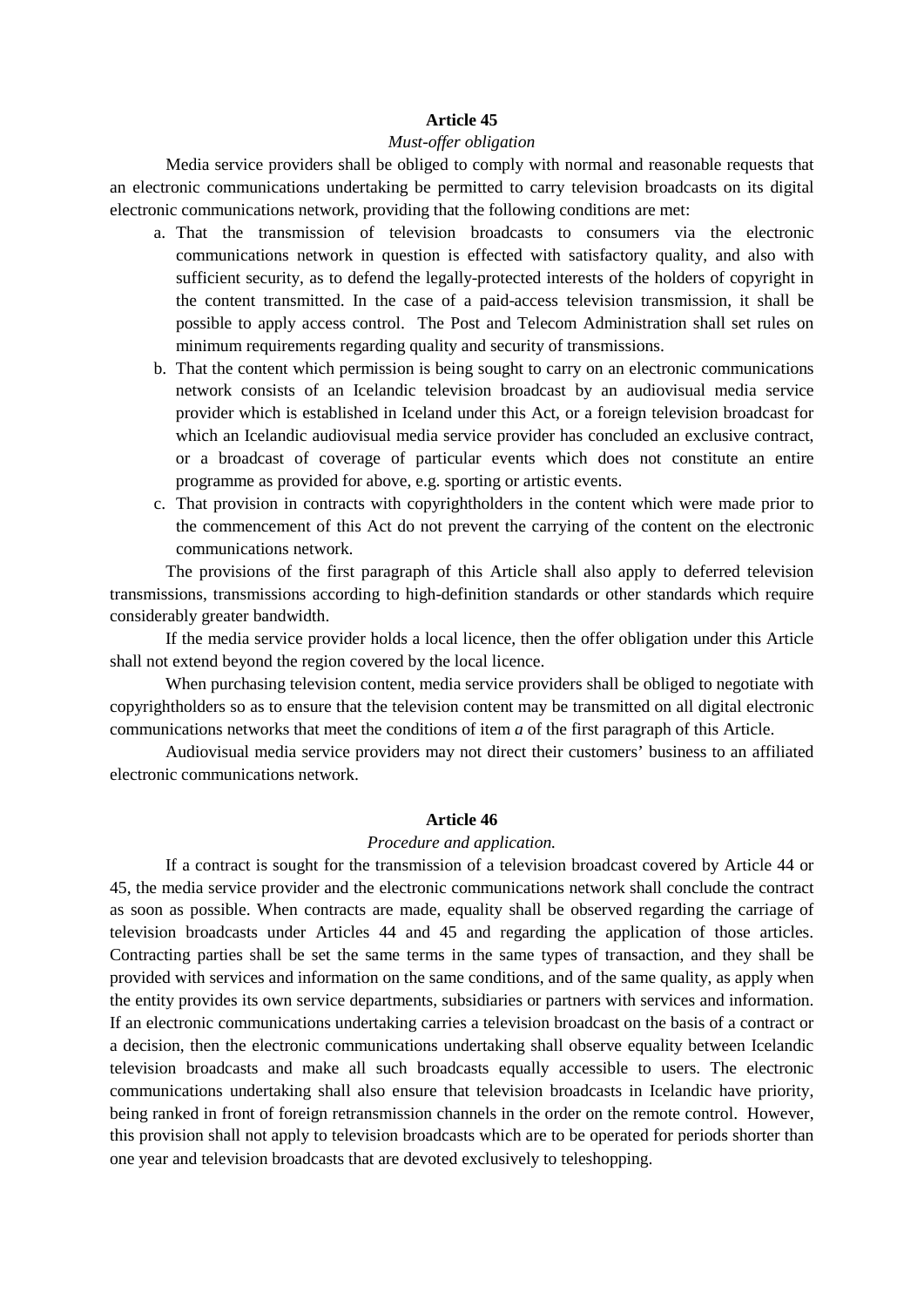If no contract is concluded regarding transmission, or if a dispute arises concerning transmission at a later stage, parties may refer the matter to the Post and Telecom Administration. The administration shall then seek to mediate a solution between the parties. If no solution can be effected, the dispute shall be resolved by a decision as quickly as possible. Before taking a decision, the Post and Telecom Administration shall seek the opinion of the Media Commission.

If the Post and Telecom Administration authorises the transmission, and if the parties do not agree on the control of the subscription system, then the administration may decide, at the demand of a party, whether the control of the subscription system is to be in the hands of the media service provider or the electronic communications undertaking. In the same way, the Post and Telecom Administration may determine fees in conformity with the further provisions of Article 47. When making its assessment, the Post and Telecom Administration shall take account of factors including efficiency, consumers' interests and the enhancement of competition, giving due regard to the principle of proportionality. Before the decision is taken, the Post and Telecom Administration shall seek the opinion of the Media Commission.

The Post and Telecom Administration may take a provisional decision if there is a danger that a delay in taking a decision would result in the loss of rights by a party to the case or that the party would sustain substantial financial loss. Provisional decisions shall be valid for a specified length of time, and may be extended if this is considered necessary. A final decision shall be taken as quickly as possible.

For the processing of cases under this Article, parties shall be obliged to provide the Post and Telecom Administration with all the information and materials it considers necessary.

Decisions by the Post and Telecom Administration under this Article may be referred to the Post and Telecommunications Resolution Committee or to a court of law as provided for in Article 13 of the Post and Telecommunications Act, No. 69/2003.

At three-year intervals, the Media Commission shall have a survey made of public access to television broadcasts and assess whether circumstances call for amendments to the provisions of Section VI regarding 'must-carry' and 'must-offer' obligations.

#### **Article 47**

#### *Determination of consideration for transmissions.*

If the parties do agree on this point, the Post and Telecom Administration may determine whether the electronic communications undertaking or the media service provider is to receive payment for the transmission, or the content, and the amount of these payments. When determining consideration for the transmission of television broadcasts, attention shall be given to the foundation and operating costs of equipment and services, depreciation and suitable return on capital invested, taking account of the investment risk. When calculating costs, the Post and Telecom Administration may take as a frame of reference the operation of a comparable service which is considered as being efficiently run and tariffs of charges on comparable competitive markets, and may use cost-analysis methods that are independent of those used by the electronic communications undertaking concerned. The Post and Telecom Administration may demand that the electronic communications undertaking produce a cost model for calculating its fee. When determining a fee for transmission, attention shall be given to factors including the bandwidth occupied by the television broadcast on the electronic communications network and the number of users of the service in question.

The Post and Telecom Administration may determine fees for various aspects of service associated with the transmission of television broadcasts and shall, when determining them, take account of the same considerations as regarding the transmission itself, as appropriate.

When determining consideration for television transmission in cases where the 'must-offer' obligation applies and where the electronic communications undertaking controls the access system, it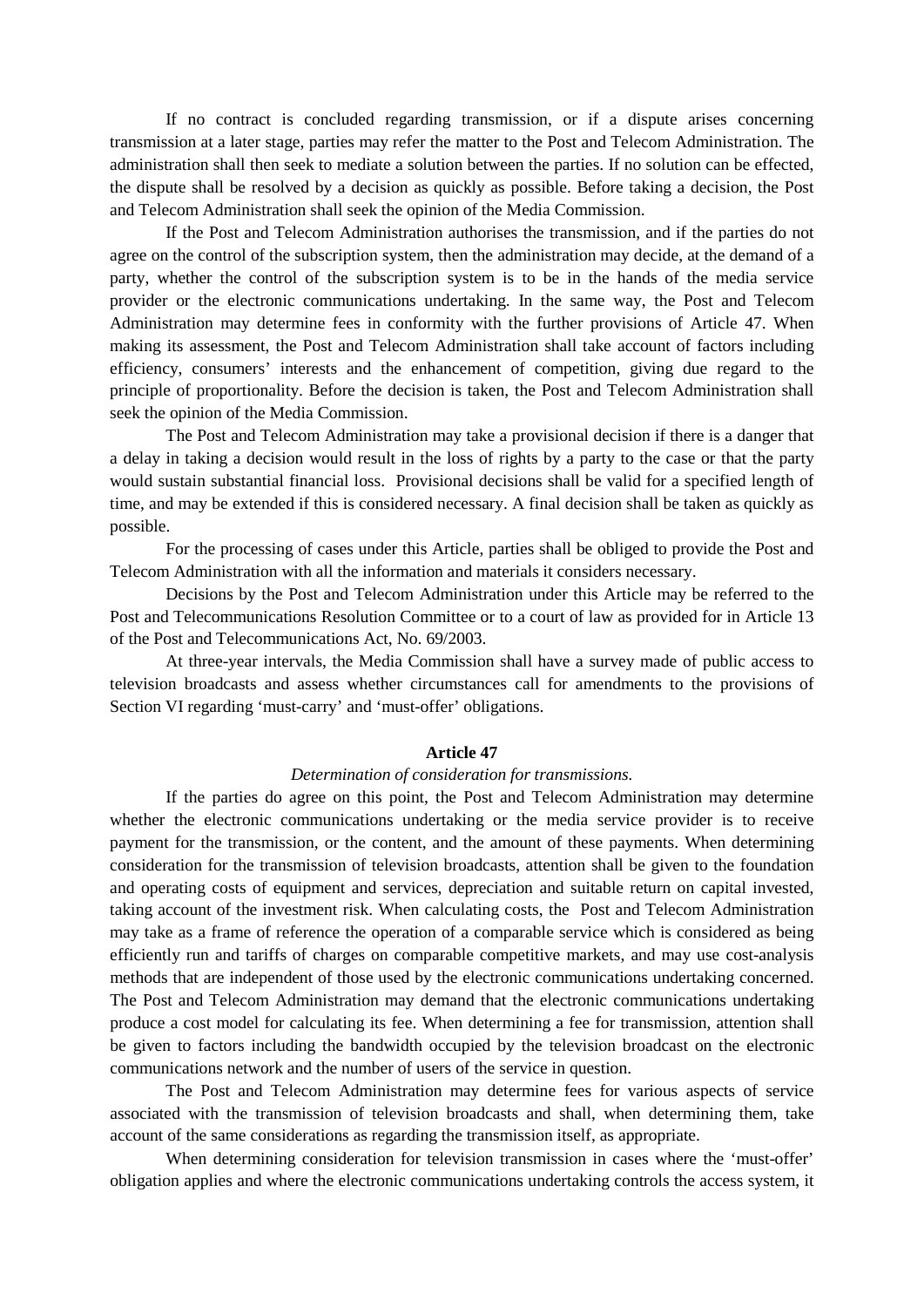may be based on the cost of acquisition of the television content in question together with a suitable mark-up, or on a suitable discount from the price which the media service provider charges its own users.

A previously determined fee for transmission, or for television content, may be reviewed if either party so demands, citing reasons why it is necessary to reassess the fee.

# **SECTION VIII Restriction of exclusive rights. Article 48**

#### *Public access to coverage of important events.*

It shall be possible to determine in a regulation that an audiovisual media service provider's exclusive right to broadcast coverage of events, domestic and foreign, which are considered as being of substantial importance in society may only be exercised in such a way that the majority of the population has an opportunity to observe the events in live or deferred transmissions without a special charge. The regulation shall contain an exhaustive and accurate list of the events to which the decision is intended to apply, and the decision regarding the events on the list shall be taken with good notice. Furthermore, the regulation shall contain provisions stating whether the specified events are to be shown in their entirety or in part in live transmissions, or in their entirety or in part in deferred transmissions, if this is considered necessary or convenient in terms of the needs of the public, and other matters on which it is considered necessary to make provisions.

A media service provider that acquires an exclusive right for Iceland and/or another EEA member state to broadcast coverage of an event listed in a regulation issued under the first paragraph of this Article shall immediately report this to the Media Commission, which shall monitor the application of measures under this Article.

If the holder of an exclusive right offers another media service provider a licence to broadcast audiovisual coverage of an event in order to fulfil its obligation under the first paragraph of this Article, it shall be offered for a reasonable consideration. In the event of a dispute regarding the consideration, either party may seek the decision of the Media Commission as to what is a reasonable consideration for the licence. The Media Commission shall assess the consideration with regard to what is regarded as a normal market price for the entitlement in question on a competitive market.

If court proceedings are instituted for the invalidation of a decision by the Media Commission under the third paragraph of this Article, the holder of exclusive rights shall nevertheless grant the media service provider in question a licence for the audiovisual transmission of coverage of the event in question providing that it submits a surety for the payment of the consideration which the Media Commission deems sufficient.

## **Article 49**

#### *Mutual recognition of the rules of EEA member states.*

Media service providers which are subject to Icelandic jurisdiction may only exercise their exclusive right to broadcast coverage of events which another EEA member state has determined are of substantial importance in the society of that state in such a way that the majority of inhabitants of the state in question has the option of following the events on television without paying a special charge.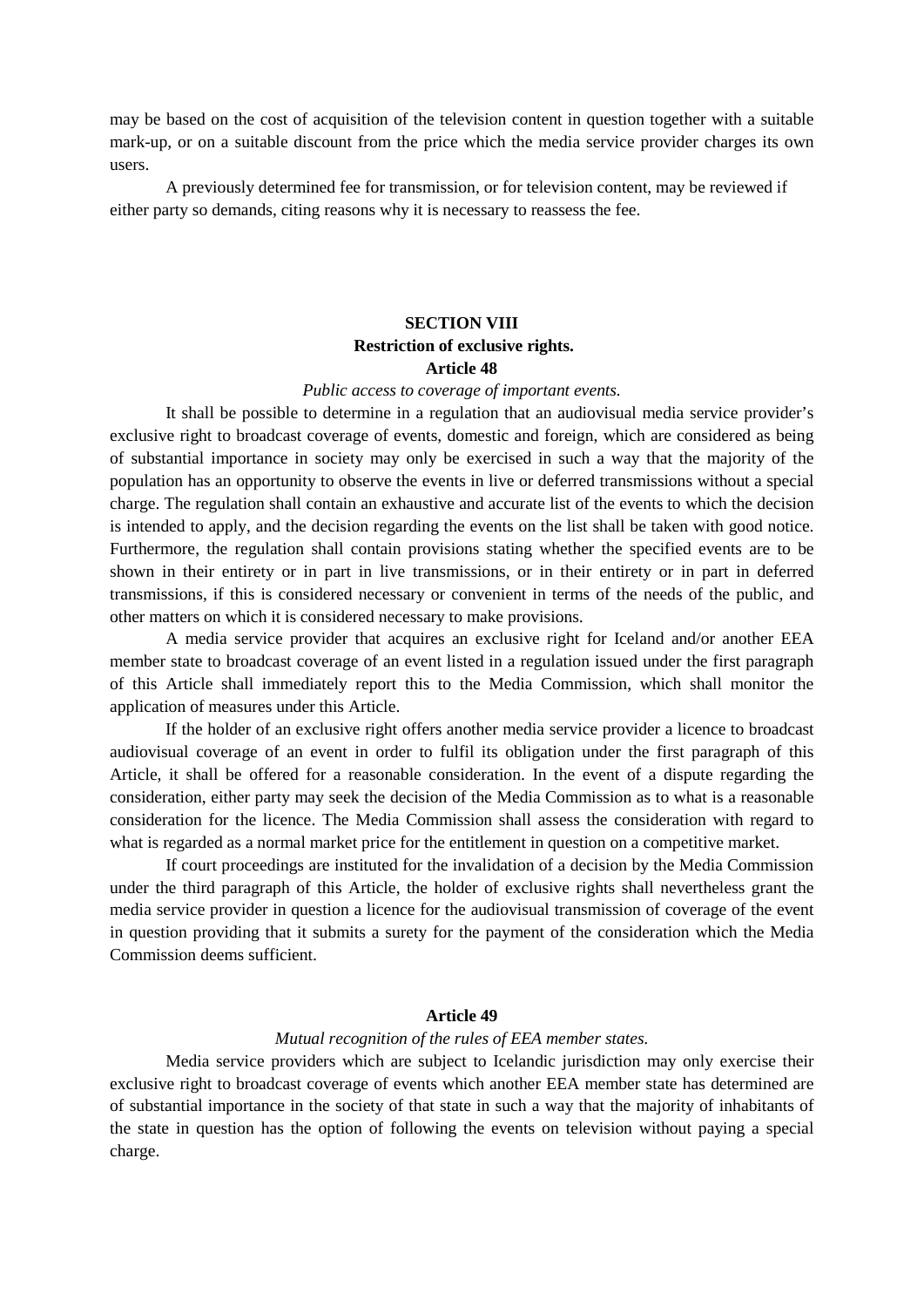Exclusive rights shall be exercised in accordance with the rules of the EEA member state in question regarding the broadcast, in its entirety or in part, and live or deferred transmissions of coverage of the events.

The Media Commission shall monitor the application of measures under this Article.

# **SECTION IX**

#### **Liability, sanctions, enforcement, etc. Article 50**

# *Liability for audiovisual content.*

If audio or audiovisual content contravenes the law, criminal and compensatory liability shall apply as follows.

- a. An individual who makes a statement in his own name, presents or conveys content that he has composed himself and/or conveys content composed by another party in accordance with his decision, shall be liable for it if he is domiciled in Iceland or is subject to Icelandic jurisdiction on other grounds.
- b. The purchaser of an audio or audiovisual commercial communication, irrespective of whether an individual or a legal person is involved, shall be liable for its contents if he is domiciled in Iceland or is subject to Icelandic jurisdiction on other grounds.
- c. In other cases, the content manager in question and/or the person liable for the media service provider shall be liable for the content made available.

Media service providers shall be liable for the payment of fines and compensation payments that their employees may be ordered to pay under this Article.

Media service providers shall be obliged to provide any persons who consider they are the victims of a violation as a result of the transmission of audiovisual content with information indicating who is liable for the content.

# **Article 51**

#### *Liability for textual content.*

If textual content is in violation of the law, penalties and criminal and compensatory liability shall be as follows:

- a. An individual shall be liable for the content he writes in his own name or with which he clearly identifies himself if he is domiciled in Iceland or is subject to Icelandic jurisdiction on other grounds. If textual content is correctly quoted as being that of a named individual, the person quoted shall be liable for his own expressions if he gave consent for their being published or made available and he is either domiciled in Iceland or is subject to Icelandic jurisdiction on other grounds.
- b. The purchaser of commercial communications, whether an individual or a legal person, shall be liable for their content if he is domiciled in Iceland or is subject to Icelandic jurisdiction on other grounds.
- c. In instances other than those covered by items a and b above, the content manager in question and/or the person liable for the media service provider shall be liable for the content published.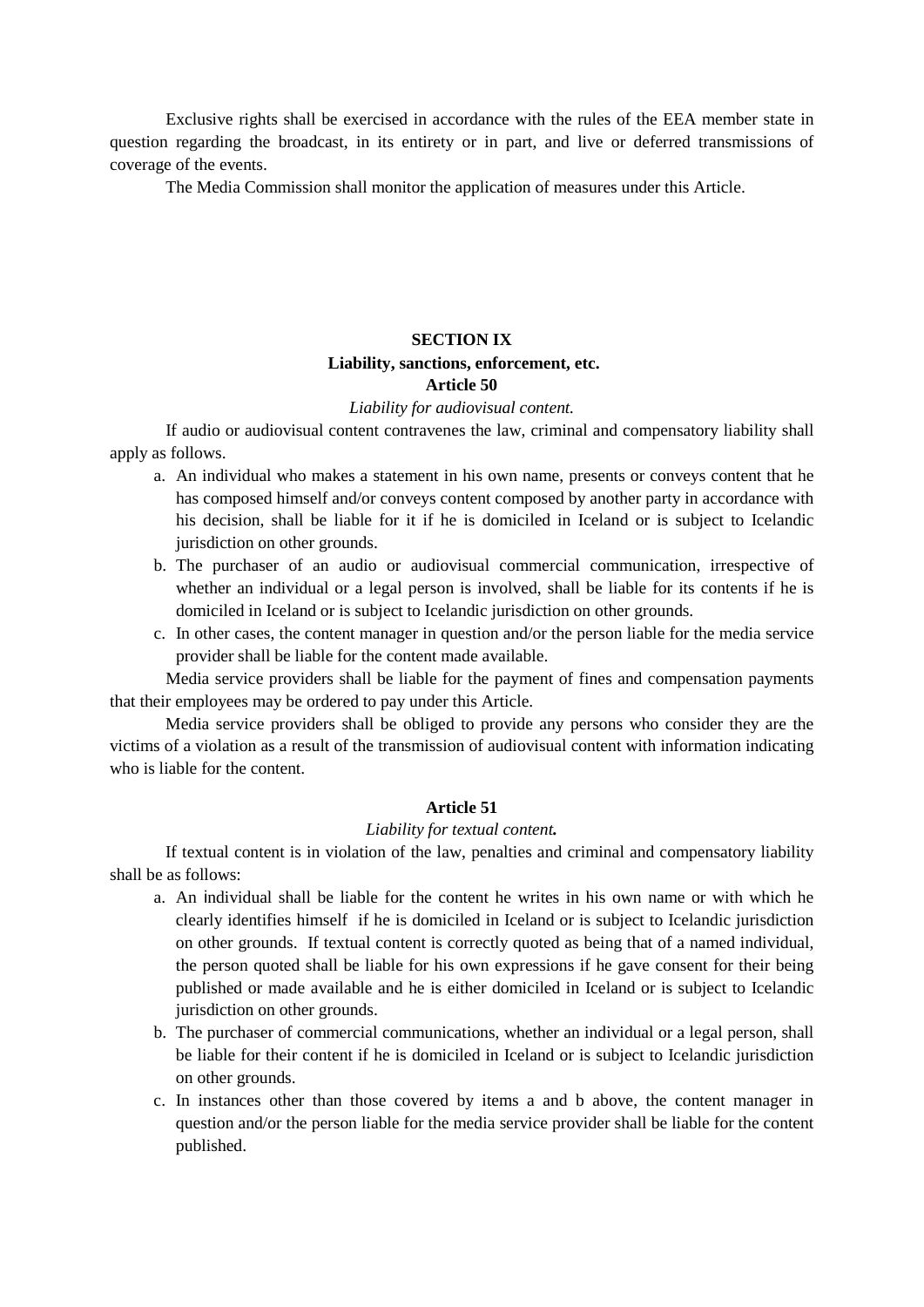Media service providers shall be liable for the payment of fines and compensation payments that their employees may be ordered to pay under this Article.

Media service providers shall be obliged to provide any persons who consider they are the victims of a violation as a result of the publication of text content with information indicating who is liable for the content.

# **Article 52**

*Prohibition on the transmission of audiovisual media content and the revocation of audiovisual media broadcasting licences.*

The Media Commission may prohibit the transmission of audiovisual content that is considered contrary to the provisions of legislation.

The Media Commission may revoke audiovisual media broadcasting licences due to violations of the provisions of this Act, providing that the violations are serious and repeated.

#### **Article 53**

#### *Per diem fines.*

The Media Commission may impose *per diem* fines of up to ISK 200,000 for each commenced day on any party who:

- a. neglects to comply with a decision by the Media Commission regarding the submission of written information and other content under the first paragraph of Article 12;
- b. neglects to comply with a decision by the Media Commission regarding the submission of information from the books and accounts under Article 19;
- c. neglects to send the Media Commission the company's register of shareholders under the second paragraph of Article 22;
- d. neglects to send the Media Commission a report under Article 23;
- e. neglects to comply with a decision by the Media Commission regarding the obligation to publish replies under the fourth paragraph of Article 36 and the provision of content under the fifth paragraph of Article 36 and fail to discharge their obligation to have information accessible under the sixth paragraph of Article 36, or
- f. publishes or makes available content which the Media Commission has prohibited (*cf.* the first paragraph of Article 52);
- g. neglects to set rules on the editorial independence of those of its employees who are involved with news and news-related content under Article 24.

The Post and Telecom Administration may impose a *per diem* fine of up to ISK 200,000 for each commenced day on parties which:

- a. do not comply with the must-carry or must-offer rules under the second, third and fourth paragraphs of Article 46, or
- b. neglect to provide information or contents under the fifth paragraph of Article 46.

Decisions on *per diem* fines shall be announced in writing and in a verifiable manner to the party against whom they are made.

#### **Article 54**

#### *Executive fines.*

The Media Commission shall impose executive fines on legal persons in the event of violations of the following provisions:

a. Article 14, to the effect that activities subject to a registration requirement may not be pursued without notification, that a person liable shall be identified, and/or that changes to the circumstances of parties subject to the obligation to make notifications are to be reported.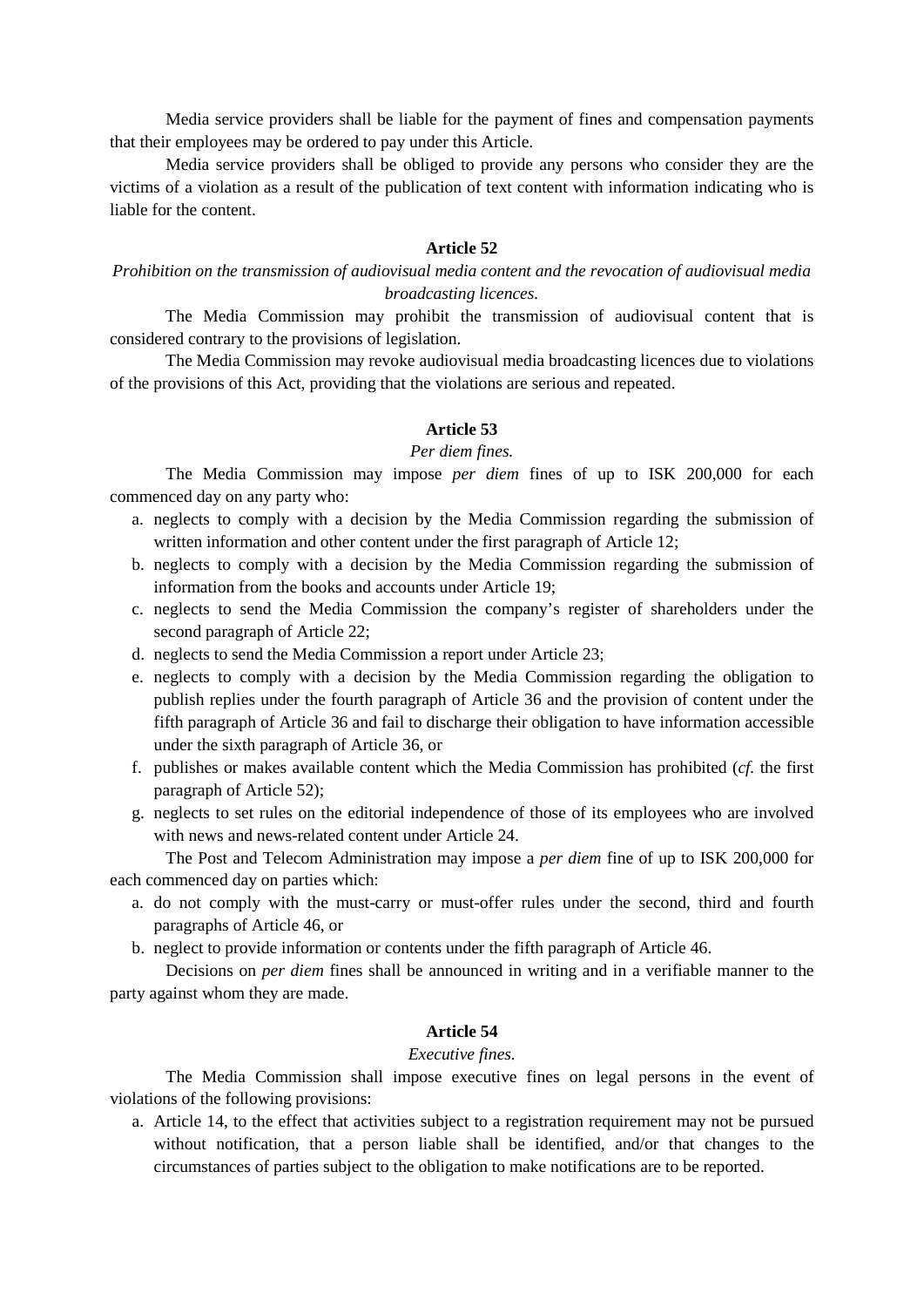- b. Article 15, on the obligation to give notification of the intention to retransmit foreign audiovisual content.
- c. Article 16, to the effect that activities subject to a licence may not be pursued without a licence.
- d. The second paragraph of Article 19, regarding the separation of operations, bookkeeping and finances associated with the activities for which a licence is required from other operations, bookkeeping and finances.
- e. The first paragraph of Article 20, on changes to the circumstances of the licensee.
- f. Article 27, on criminal conduct.
- g. The first, second and third paragraphs of Article 28, on the protection of minors against harmful content.
- h. Article 29, on voice-overs and subtitling in Icelandic.
- i. Article 31, on obligations in terms of the public interest.
- j. Article 32, on the obligation of media service providers to identify themselves.
- k. Article 35, on the obligation to preserve media content.
- l. The first and fourth paragraphs of Article 36, on the right of reply.
- m. Section VI, on commercial communications and teleshopping.
- n. Article 49, on mutual recognition of the rules of EEA Member States.
- o. The first paragraph of Article 52, on the broadcasting or publication of content which the Media Commission has prohibited.
- p. Article 60, on unauthorised exploitation of media content.
- q. Article 61, on unauthorised access to audiovisual media content.

The Media Commission shall impose executive fines on both the seller and the purchaser if it is revealed that they have neglected to report a change of ownership of a share in a broadcasting station under the first paragraph of Article 22.

The Post and Telecom Administration shall impose executive fines on parties which violate the provisions of the fourth and/or the fifth paragraph of Article 45 regarding the must-offer obligation.

Fines under the first and third paragraphs of this Article may amount to up to ISK 10 million. When determining fines, consideration shall be given to factors including the seriousness of the violation and the revenues which the media service provider derived from it, where appropriate.

Fines may be waived if the violation is considered insignificant or if, for other reasons, it is not considered necessary to impose a fine. In such cases, the Media Commission may bring the case to a conclusion by issuing its opinion, which shall be published on its homepage.

The Media Commission may instruct that a decision be published, in its entirety or in part. Publication shall be effected in a manner, and to an extent, that can be considered fair. The party that committed the violation shall see to the publication and pay the cost thereof.

### **Article 55**

#### *Enforcement.*

Decisions by the Media Commission under this Act shall constitute final resolutions at the administrative level and may not be the subject of administrative appeals. If a party is unwilling to accept a decision by the Media Commission, he may institute proceedings to have it invalidated. Proceedings shall be instituted within six months of the date on which the party was informed of the decision by the Media Commission. The institution of proceedings shall not defer the legal effects of the Media Commission's decision except under the circumstances described in the sixth paragraph of this Article.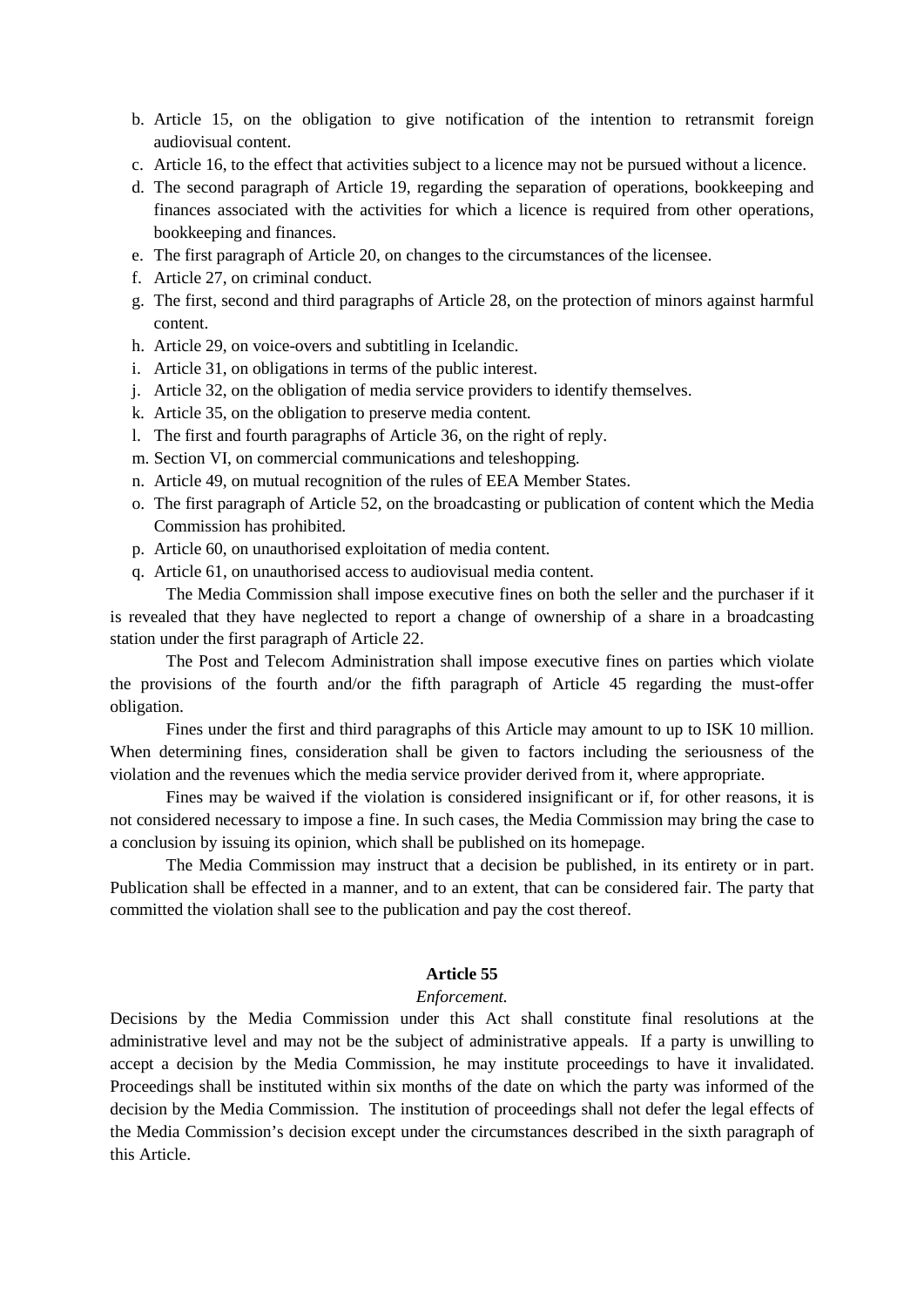Decisions by the Media Commission regarding executive and *per diem* fines shall be enforceable. Executive and *per diem* fines that are collected shall accrue to the State Treasury after deduction of the cost of their collection.

If executive fines are not paid within a month of the Media Commission's decision, arrears interest shall be paid on the amount of the fine. The determination and calculation of arrears interest shall be subject to the Interest and Indexation Act.

Executive fines shall be imposed irrespective of whether the violation is committed on purpose or through negligence.

*Per diem* fines that have not been collected shall not lapse even though the party complies at a later date with the obligations to which it was subject, unless the Media Commission makes a special decision to this effect.

If proceedings are instituted to have a decision on *per diem* fines under the first or second paragraph of Article 53 invalidated within 14 days of the date on which the media service provider concerned was informed of the decision, and if it also desires that the matter receive priority treatment, then *per diem* fines may not be collected until judgement has been passed. Notwithstanding the institution of proceedings for the invalidation of such a decision, *per diem* fines shall continue to be imposed on the media service provider in question.

# **Article 56**

## *Sanctions.*

The person liable for a media service provider, its employees or its directors, who commit, or cause others to commit, violations of the following provisions of this Act, shall be fined or imprisoned for up to six months if there is a high degree of culpability.

- a. Article 14, to the effect that activities subject to a registration requirement may not be pursued without notification, that a person liable shall be identified, and/or that changes to the circumstances of parties subject to the obligation to make notifications are to be reported
- b. Article 15, on the obligation to give notification of the intention to retransmit foreign audiovisual content.
- c. Article 16, to the effect that activities subject to a licence may not be pursued without a licence.
- d. The first paragraph of Article 19, on the income of media services providers and the second paragraph of Article 19, regarding the separation of operations, bookkeeping and finances associated with the activities for which a licence is required from other operations, bookkeeping and finances.
- e. The first paragraph of Article 20, regarding changes to the circumstances of the licensee.
- f. Article 25, on the protection of sources.
- g. Article 27, on criminal conduct.
- h. The first, second and third paragraphs of Article 28, on the protection of minors against harmful content.
- i. Article 29, on voice-overs and subtitling in Icelandic.
- j. Article 31, on obligations in terms of the public interest.
- k. Article 32, on the obligation of media service providers to identify themselves.
- l. Article 35, on the obligation to preserve media content.
- m. The first and fourth paragraphs of Article 36, on the right of reply.
- n. Section VI, on commercial communications and teleshopping.
- o. The fourth and fifth paragraphs of Article 45, on the must-offer obligation.
- p . Article 49, on mutual recognition of the rules of EEA Member States.
- q. The first paragraph of Article 52, on the broadcasting or publication of content which the Media Commission has prohibited.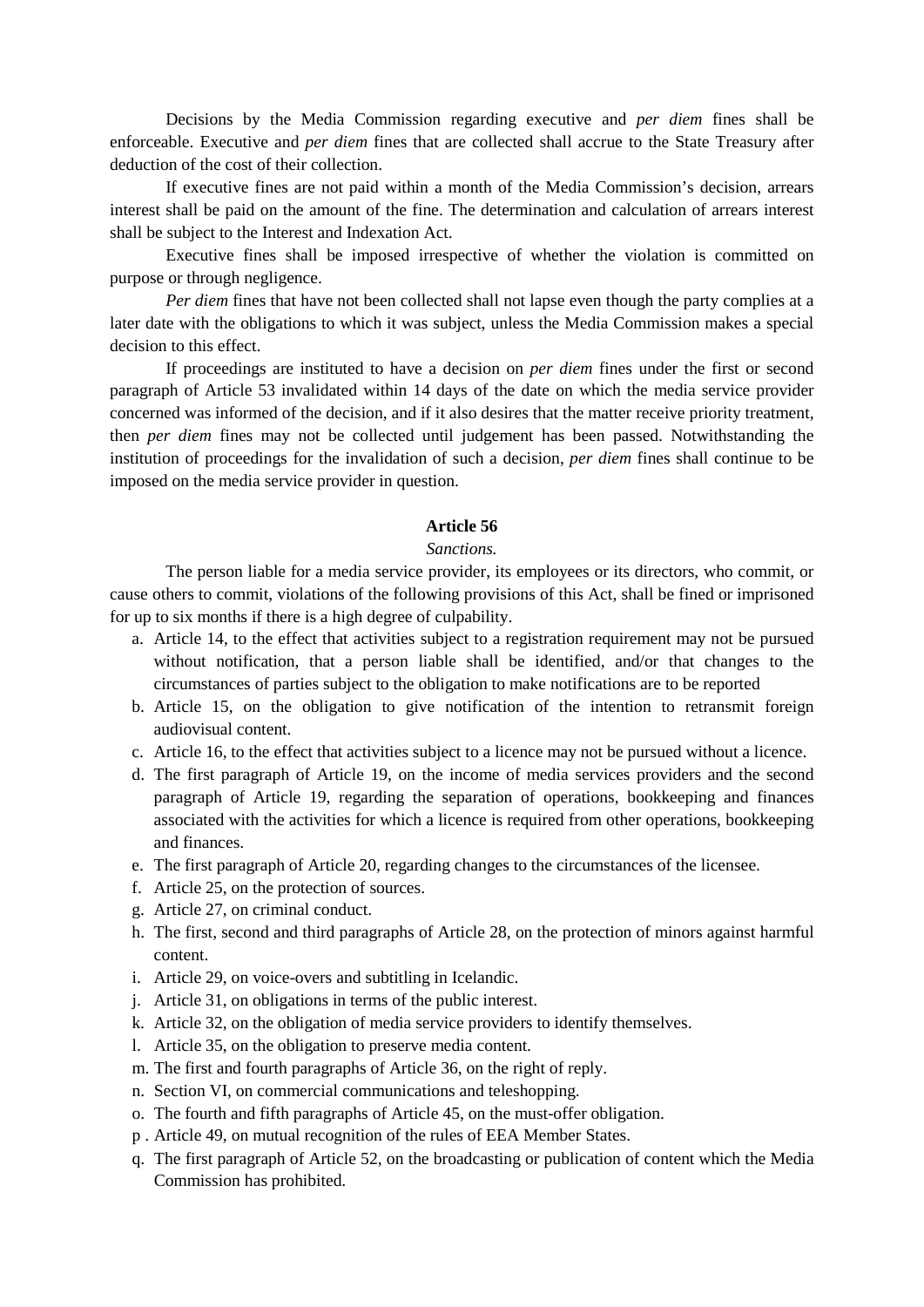r. Article 60, on unauthorised exploitation of media content.

s. Article 61, on unauthorised access to audiovisual media content.

If a violation is committed in the course of the operations of a legal person, it may be subjected to a fine under Section II A of the General Penal Code, No. 19/1940.

## **Article 57**

# *Lodging of complaints with the police.*

Violations of this Act shall only be investigated by the police following the lodging of a complaint by the Media Commission or, as appropriate, the Post and Telecom Administration.

If a violation of this Act involves criminal liability for both a natural and a legal person, the Media Commission or, as appropriate, the Post and Telecom Administration, shall decide whether, in view of the seriousness of the violation and law-enforcement considerations, the case is to be made the subject of a complaint to the police in part or in its entirety. If violations are serious, the Commission in question shall be obliged to refer them to the police. Consistency shall be observed in the handling of comparable cases.

Complaints to the authorities shall be accompanied by copies of the content on which the suspicion of a violation is based. The provisions of Sections IV-VII of the Administrative Procedure Act, No. 37/1993, shall not apply to decisions to submit complaints about cases to the police.

If a prosecutor considers there are not grounds for instituting proceedings for alleged criminal conduct which is also punishable by executive sanctions, he may send, or return, a case punishable under this Act, with the content associated with it, to the Media Commission or the Post and Telecom Administration, as appropriate, for treatment and a decision.

#### **Article 58**

#### *Right to remain silent.*

An individual who has the legal status of an accused person (questioned under caution) is not obliged to answer questions in cases which may be concluded by the imposition of an executive fine or a charge to the police under the Code of Criminal Procedure, No. 88/2008. The Media Commission or the Post and Telecom Administration, as appropriate, shall provide suspects with guidance regarding this right.

#### **Article 59**

## *Publication of judgments.*

If a media service provider or other party who is liable for content under this Act is sentenced to a punishment, or comments are judged by a court to be null and void, or monetary compensation is awarded by a court judgement, it may be determined in the judgement, with *per diem* fines applying to non-compliance as requested by the injured party, that the court's summing-up and judgement be published (in the case of a text medium) or reported in programming (in the case of an audiovisual medium).

In the case of a text medium, the extract from the judgement shall be published in the same way as other content carried by the medium in question and in a conspicuous position; in the case of an audiovisual medium, it shall be reported when the numbers of listeners or viewers is greatest.

# **SECTION X Miscellaneous provisions. Article 60** *Unauthorised exploitation of media contents.*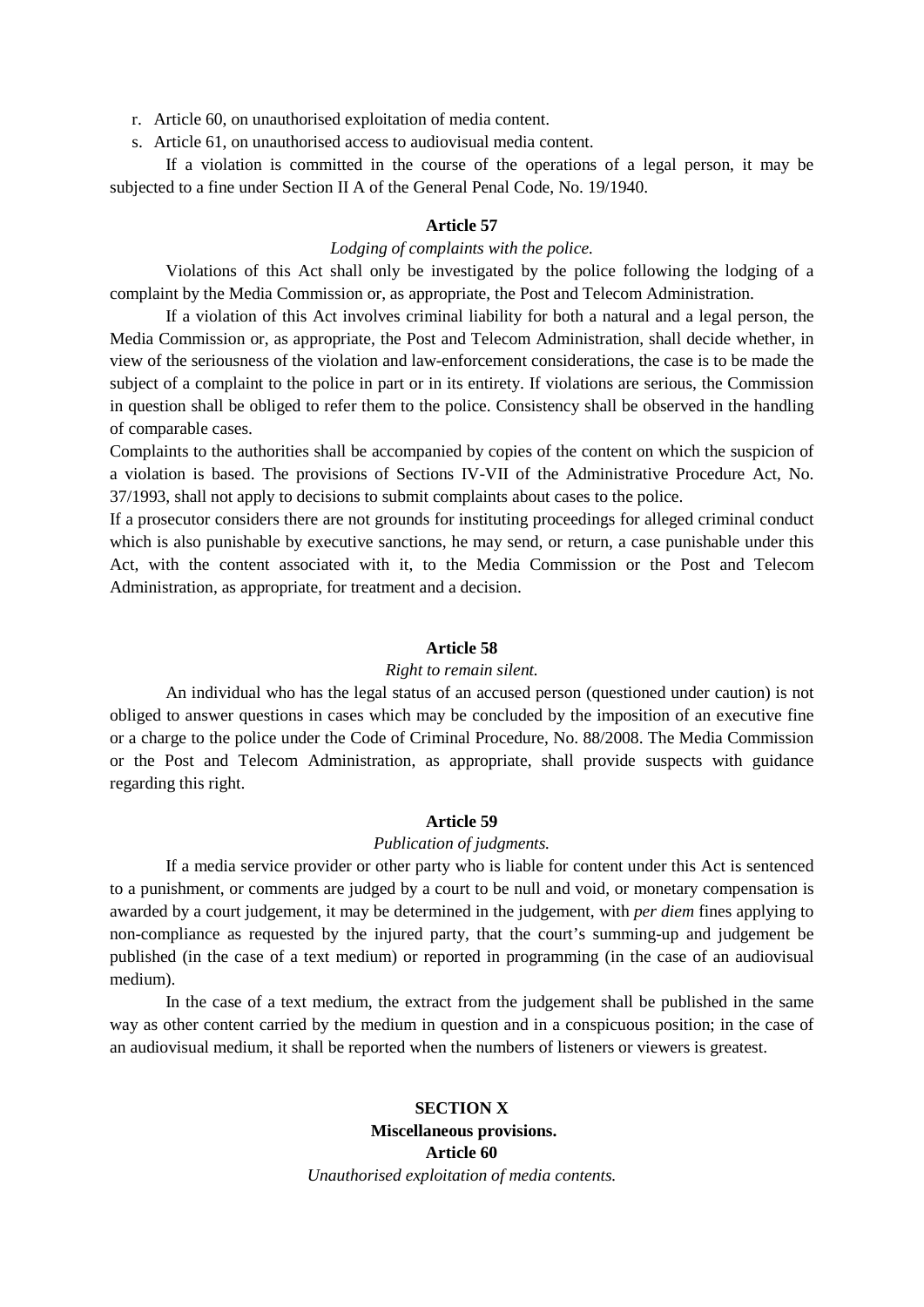Users of media service providers may not exploit their content in order to obtain revenues in any way, e.g. by recording content, publishing it or making it available by other forms of distribution, without obtaining permission from the owners of the rights in question.

## **Article 61**

## *Unauthorised access to audiovisual media content.*

It shall be prohibited to manufacture, deliver, rent, set up or repair a decoder, receiver or other equipment in order to give a party who has not paid the subscription fee or other required consideration access to a paid-access broadcast or on-demand audiovisual media content.

It shall be prohibited to use a decoder, receiver or other equipment in order to receive a paid-access broadcast or on-demand audiovisual media content without paying the subscription fee or other required consideration.

#### **Article 62**

#### *Issue of regulations.*

The Minister of Education, Culture and Science may issue regulations containing further provisions on the application of this Act, in its entirety or regarding individual sections thereof. Such regulations may, amongst other things, address the following aspects of the Act and elaborate on them.

- a. More detailed provisions on the activities of the Media Commission, including procedure under Section III of the Act.
- b. More detailed specifications under Section IV of the Act, including how media service providers are to register, the form and content of applications for licences for audiovisual media operations and how such licences are granted, how legally-prescribed notifications of amendments to operations and the operational basis of media service providers are to be made, including the form and content of announcements of changes in their ownership structure under Article 22; the form of information to be presented on the homepage of the Media Commission and information to be given under Article 23.
- c. Individual obligations and rights of media service providers under Section V of the Act, including the protection of minors against harmful content under Article 28 and the formal requirements concerning the right of reply under Article 36.
- d. Further details of individual types of commercial communications and teleshopping, including the conditions for exemption and deviations from the general rules of Section VI of the Act.
- e. Further specifications regarding application and procedure regarding audiovisual broadcasts under Section VII of the Act.
- f. Public access to coverage of important events under the first paragraph of Article 48 and mutual recognition of the rules of EEA member states under Article 49 of the Act.
- g. The form and imposition of *per diem* fines under Article 53, executive fines under Article 54, the revocation of licences under the second paragraph of Article 52 and the preparation of complaints to the police under Article 57.

The proposals of the Media Commission shall be obtained before issuing regulations. The comments of the Post and Telecom Administration shall also be obtained when further rules are set on the broadcasting of audiovisual content under item *e* of the first paragraph of this Article.

The Minister of the Interior may issue regulations containing further provisions on procedure and application regarding television broadcasts under Section VII. The proposals of the Post and Telecom Administration, and the comments of the Media Commission, shall be obtained before such regulations are issued. The Minister of the Interior may also issue regulations containing further details of how costs are to be determined in connection with consideration for transmission of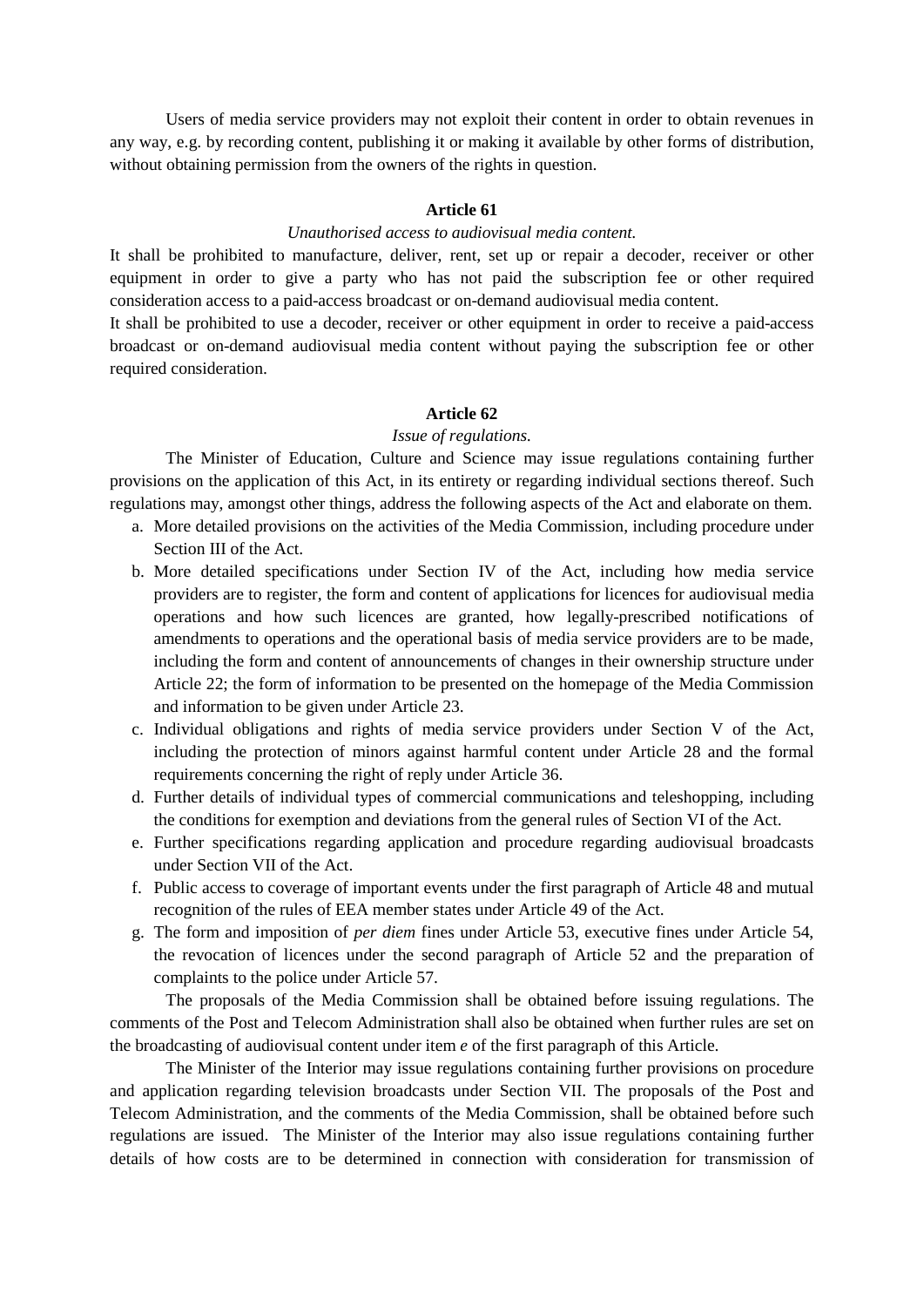audiovisual content, including the methods used to evaluate assets, depreciation and yield on investment, and the production of costing models.

# **SECTION XI Commencement, etc. Article 63**

This Act implements the provisions of Directive 200/65/EC of the European Parliament and of the Council of 11 December 2007, amending Council Directive 89/552/EEC on the coordination of certain provisions laid down by law, regulation or administrative action in Member States concerning the pursuit of television broadcasting activities.

#### **Article 64**

#### *Commencement.*

This Act takes immediate effect. On its commencement, the Broadcasting Act, No. 53/2000, stands repealed.

#### **Article 65**

#### *Amendments to other legislation.*

On commencement of this Act, the following amendments to other legislation take effect:

- 1. *The Printing Act, No. 57/1956.*
	- a. A new paragraph shall be added to Article 1, reading as follows:

This Act does not apply to publications that are regarded as media under the Media Act.

- b. Articles 9, 10, 14-22 and 31 of this Act shall be deleted.
- 2. *The Intellectual Property Rights Act, No. 73/1972*.
	- a. A new paragraph shall be added to Article 15 of the Act, reading as follows:

If a broadcasting station broadcasts a short film sequence under the fourth paragraph of Article 48 of this Act, the broadcast may also include a work protected under this Act.

b. Two new paragraphs shall be added to Article 48 of the Act, reading as follows:

If a broadcasting station which is protected under this Act transmits coverage of an event which arouses great interest among the general public on the basis of an agreement conferring a exclusive right to the broadcast, then without prejudice to the provisions of the first paragraph of this Article, other broadcasting stations that are established in the European Economic Area may transmit a short film sequence of their own choice covering the event in question. However, this authorisation shall only apply to the broadcast of such film sequences in ordinary news programmes. If a film sequence is shown on the basis of the authorisation of this paragraph, the name or other distinguishing mark of the broadcasting station holding the exclusive right shall be displayed if this is possible.

The conditions set by the broadcasting station that is party to the exclusive rights agreement for use under the fourth paragraph of this Article shall be just, fair and nondiscriminatory, and shall be announced with suitable notice.

- 3. *The Telecommunications Act, No. 81/2003.* Article 55 of the Act shall be deleted.
- 4. *The Act on the Monitoring of Access by Minors to Films and Computer Games, No. 62/2006.*
	- a. The second sentence of Article 4 of the Act shall read as follows: Assessment of the suitability for showing of television programme content other than that covered by item 2 of Article 1 shall be subject to the Media Act.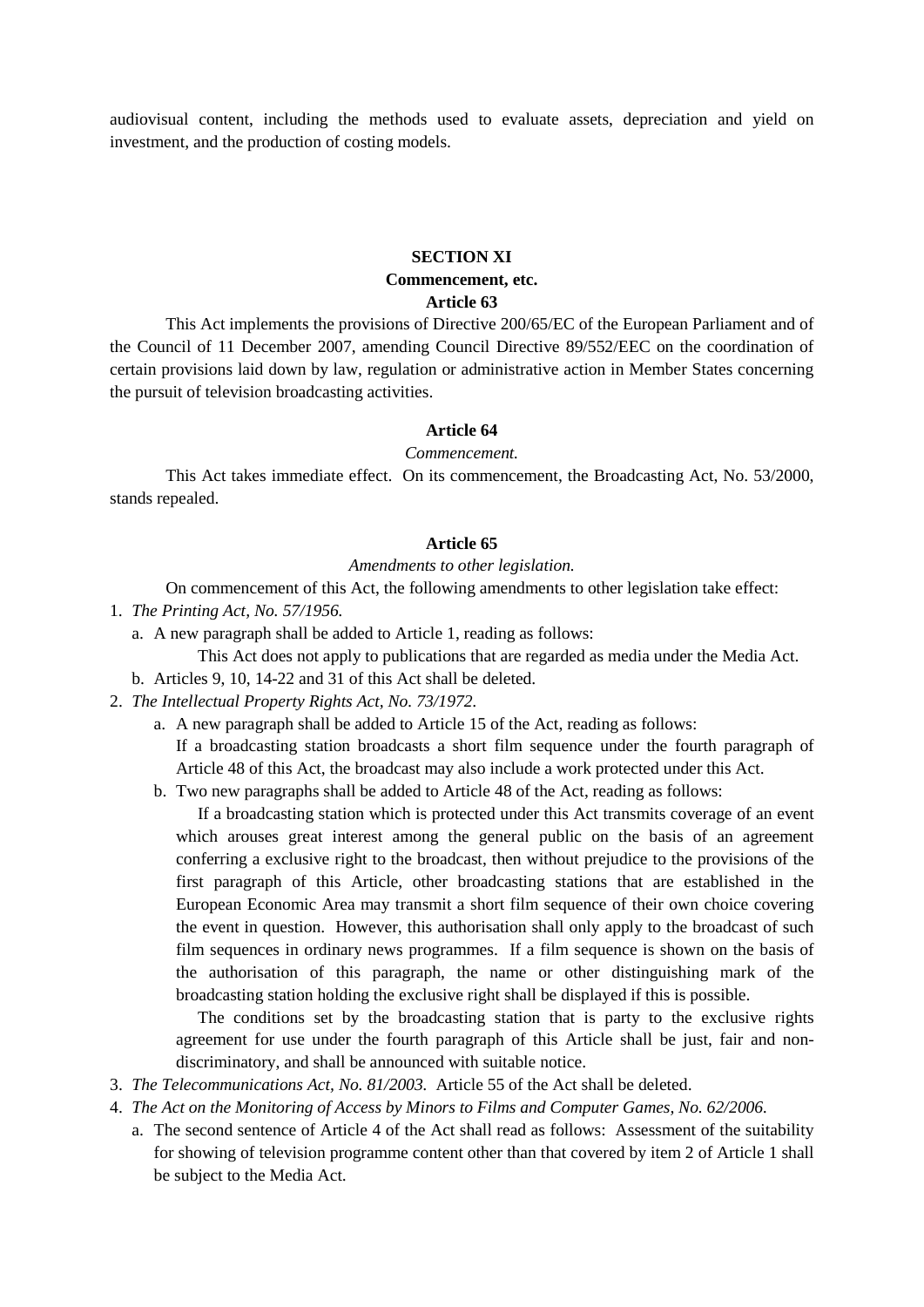- b. The words "the Child Protection Agency" wherever they occur in Article 5 of the Act shall be replaced by "the Media Commission".
- *5. The National Broadcasting Service (Ríkisútvarpið ohf.) Act, No. 6/2007.*
	- a. Item 2 of the first paragraph of Article 11 shall read as follows: Revenues from audiovisual commercial communications and the sale or hire of products and services associated with its programming. The aggregate revenues of the National Broadcasting Service from sponsorship shall, however, never be greater than the proportion of revenues from sponsorship in the combined revenues of the National Broadcasting Service from audiovisual commercial communications for the year 2006. The National Broadcasting Service may not sell advertisements for publication on the World Wide Web. Furthermore, product placement shall be prohibited in all programmes, whether these are in a linear or a non-linear audiovisual service. However, this prohibition on product placement shall only apply to content which the National Broadcasting Service has itself produced, or which has been produced on its behalf, or on behalf of an affiliated company.
	- b. The first paragraph of Article 12 of the Act shall read as follows:

In areas not covered by this Act, the National Broadcasting Service shall be subject to the Limited Companies Act, No. 2/1995, with subsequent amendments, and the Media Act valid at any given time.

6. *The Commercial Practice and Marketing Monitoring Act, No. 57/2005*. The second paragraph of Article 2 of the Act shall read as follows:

Furthermore, this Act shall apply to contracts, conditions and actions of parties established in Iceland which are intended to have affect in a member state of the European Economic Area where what is involved constitutes a violation of the provisions of Sections III-V.

#### **Interim Provisions. I.**

Without prejudice to the provisions of Article 64, radio and television licences issued under the Act No. 53/2000 which are valid at the commencement of this Act shall retain their validity for twelve months. During this time, media service providers covered by Article 16 shall have applied to the Media Commission for a renewal of their licences to provide audio or audiovisual media services. Temporary licences which were issued under the Act No. 53/2000 and which are valid at the commencement of this Act shall remain valid according to the terms stated in them. Media services providers operating services covered by Articles 14 and 15 shall notify the Media Commission of their activities within six months of the commencement of this Act.

The boards of proprietary limited companies (ehf.) and limited companies (hf.) shall send the Media Commission their latest registers of shareholders before 1 June 2011. Violation of this provision shall be punishable by *per diem* fines in accordance with item *c* of the first paragraph of Article 53.

#### **II.**

The Media Commission may call for currently valid contracts on the purchase of television content, in which case media service providers shall be obliged to comply with such requests. If a currently valid contract between a media service provider and a copyrightholder which will remain in force for more than three years following the commencement of this Act does not permit the transmission of content over the telecommunications networks specified in Article 45, the media service provider shall enter into a new contract with the copyrightholder authorising such broadcasting